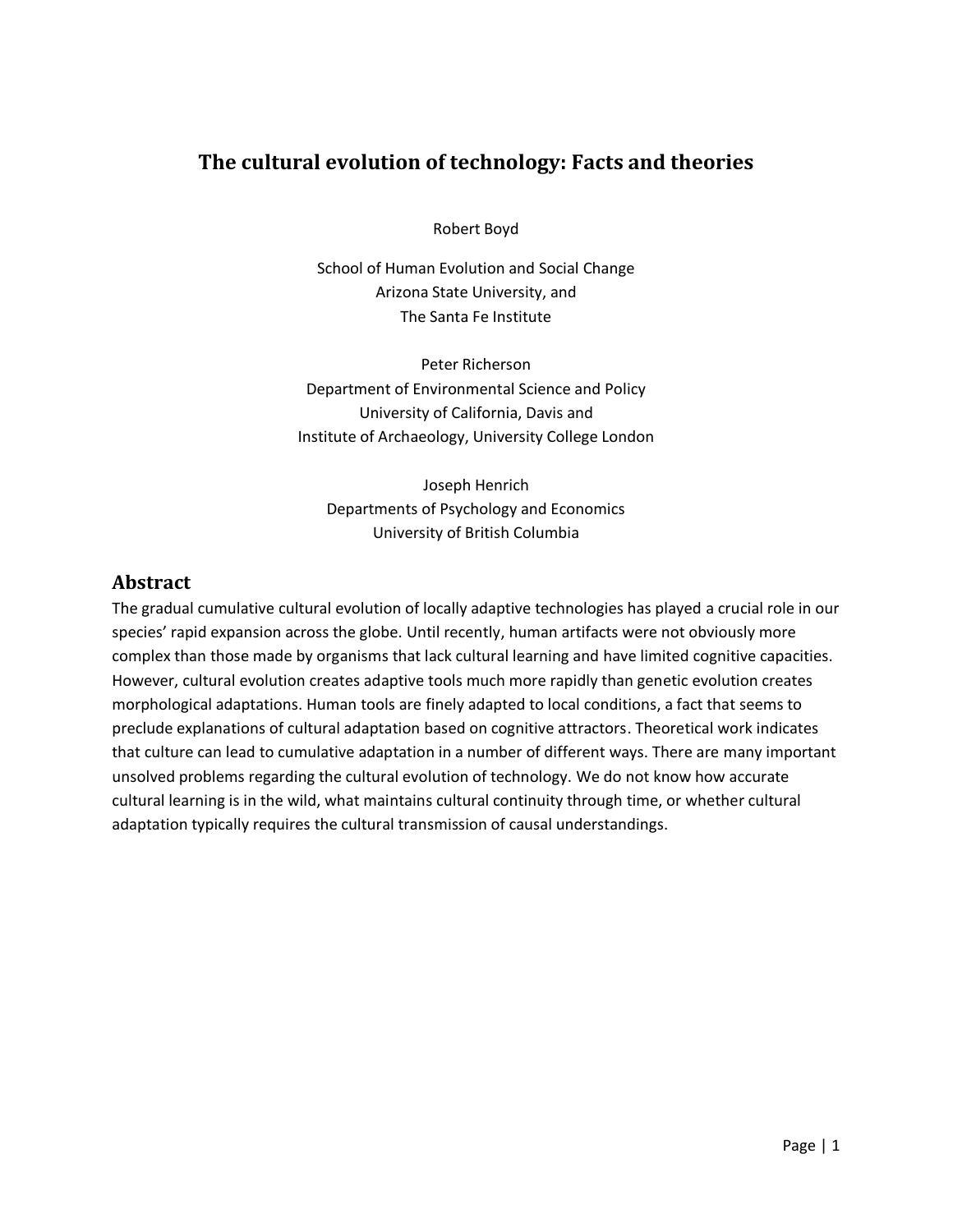### **Introduction**

Humans have a larger geographical and ecological range than any other terrestrial vertebrate. About 60,000 years ago, humans emerged from Africa and rapidly spread across the globe. By about 10,000 years ago human foragers occupied every terrestrial habitat except Antarctica and a number of remote islands like Hawaii, Iceland, and Madagascar. To accomplish this unparalleled feat of adaptation, humans had to rapidly adapt to a vast range of different environments—hot dry deserts, warm but unproductive forests, and frigid arctic tundra.

Technology played a crucial role in this process. Spears, atlatls, and later bow and arrow are used to acquire game; flaked stone tools are necessary to process kills and to shape wood, bone, and process hides; clothing and shelter are crucial for thermoregulation; fire making paraphernalia is necessary for cooking, heat, and light. Slings, baskets, and pottery facilitate transport and storage; boats expand foragers' ranges to include lakes and oceans; fishhooks and cordage make coastal habitats rich sources of protein. In most cases, technological adaptation is specific to local environments because the problems that need to be solved vary from place to place—getting food and regulating body temperature are very different problems in the North American Arctic and the African Kalahari desert.

Humans were able to rapidly create this diverse set of tools because cultural evolution allows human populations to solve problems that are much too hard for individuals to solve by themselves, and it does this much more rapidly than natural selection can assemble genetically transmitted adaptations. In this paper we attempt to summarize what is known and unknown about this process. We begin with "stylized" *facts*, empirical generalizations relevant to the cultural evolution of technology. We then move to *theory*: there has been a lot of work aimed at understanding the workings of cultural evolution over the last several decades. Here, we summarize some results from those models most relevant to understanding the gradual cultural evolution of complex, adaptive technologies.

We think that these facts and theoretical results indicate that technological change is an evolutionary process. The tools essential for life in even the simplest foraging societies are typically beyond the inventive capacities of individuals. Instead they evolve, gradually accumulating complexity through the aggregate efforts of populations of individuals, typically over many generations. People don't invent complex tools, populations do. In this way, the cultural evolution of human technology is similar to the genetic evolution of complex adaptive artifacts in other species, things like bird's nests and termite mounds. In both cases, individuals benefit from complex, adaptive technologies that they do not understand. Instead the adaptive design evolves gradually—in the genetic case by natural selection and in the cultural case by individual learning and biased cultural transmission. The big difference between these processes is speed. Cultural evolution is much faster than genetic evolution, and as a consequence, human populations can evolve a variety of tools and other artifacts that are adapted to local conditions. In contrast, most animal artifacts are species typical adaptations to problems that face all members of the species.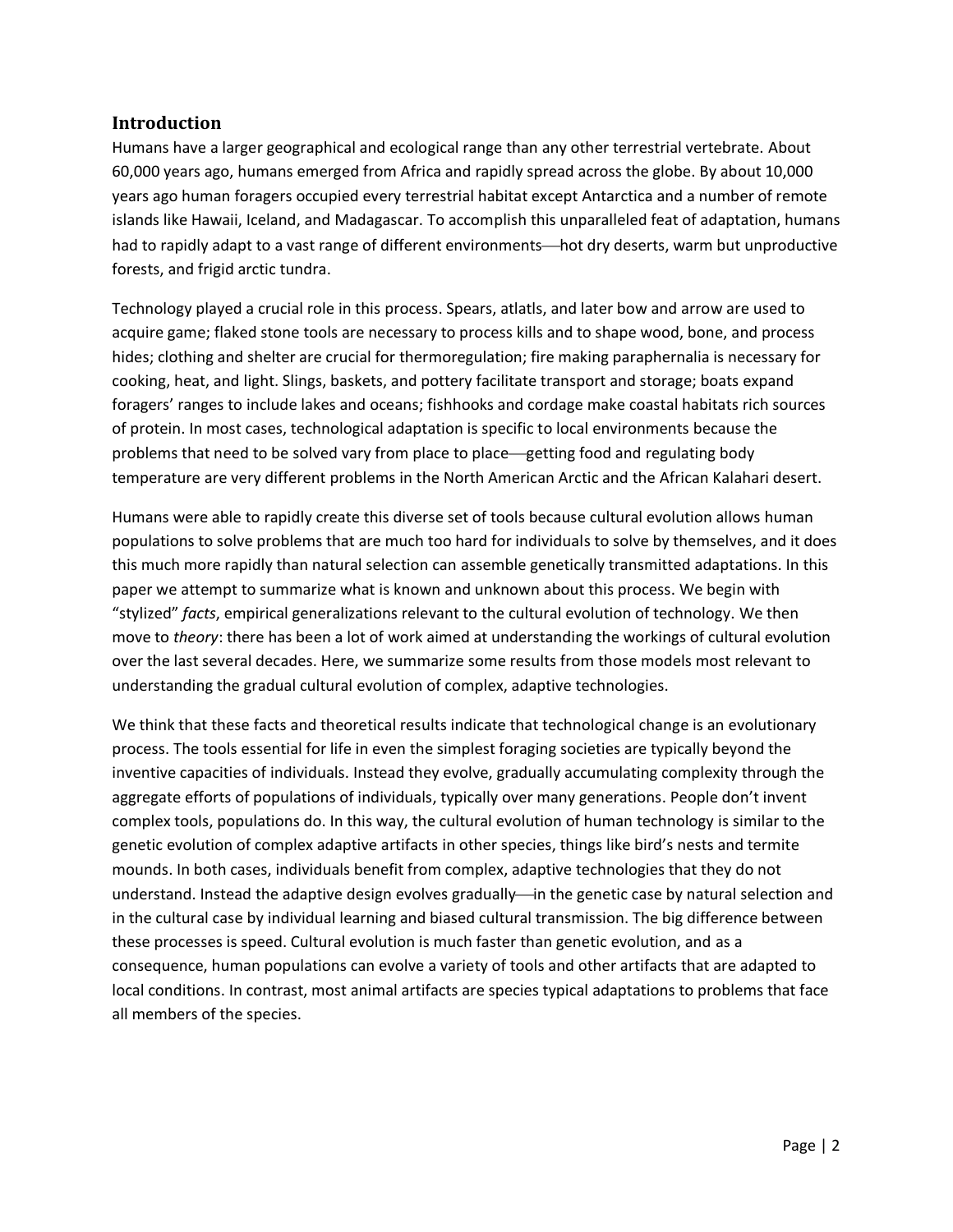# **Stylized facts about the cultural evolution of technology**

*People in even the simplest human societies depend on tools that are beyond the inventive capacity of individuals.*

It is easy to underestimate the scope and sophistication of the technology used in even what seem to be the "simplest" foraging societies. Consider, for example, the Central Inuit of the Canadian Arctic. These foraging peoples occupied a habitat that is harsh and unproductive even by Arctic standards. Their groups were small, and their life-ways were simple compared to other Arctic foragers. Nonetheless, they depended utterly on a toolkit crammed with complex, highly-refined tools. Winter temperatures average about -25° C so survival required warm clothes (Gilligan 2010). In the winter, the Central Inuit wore beautifully designed clothing, made mainly from caribou skins (Issenman 1997). Making such clothing requires a host of complex skills—hides must be cured, thread and needles made, clothing designed, cut and stitched. Even the best clothing is not enough during winter storms; shelter is mandatory. The Central Inuit made snow houses so well designed that interior temperatures were about 10° C. There is no wood in these environments, so houses were lit and heated, food was cooked and ice melted for water using carved soapstone lamps fueled with rendered seal fat. During the winter, the Central Inuit hunted seals, mainly by ambushing them at their breathing holes using multi-piece toggle harpoons, and during the summer, they used the leister, a three-pronged spear with a sharp central spike and two hinged, backwards facing points, to harvest Arctic char caught in stone weirs. They also hunted seals and walrus in open water from kayaks. Later in summer and the fall, the central Inuit shifted to caribou hunting using bows that are described in more detail below. We could go on and on. An Inuit "Instruction Manual for Technology" would run to hundreds of pages. And you'd need to master the "Natural History Handbook", "Social Policies and Procedures", "Grammar and Dictionary", and "Beliefs, Stories, and Songs", volumes of comparable length to be a competent Inuit.

So, here is the question: do you think that you could acquire all the local knowledge necessary to create these books on your own? This is not a ridiculous question. To a first approximation, this is the way that other animals have to learn about their environments—they must rely mainly on innate information and personal experience to figure out how to find food, make shelter, and in some cases to make tools.

We're pretty sure you'd fail because this experiment has been repeated many times when European explorers were stranded in an unfamiliar habitat. Despite desperate efforts and ample learning time, these hardy men and women suffered or died because they lacked crucial information about how to adapt to the habitat. The Franklin Expedition of 1846 illustrates this point (Lambert 2007). Sir John Franklin, a Fellow of the Royal Society and an experienced Arctic traveler, set out to find the Northwest Passage, and spent two ice-bound winters in the Arctic, the second on King William Island. Everyone eventually perished from starvation and scurvy. The Central Inuit have lived around King William Island for at least 700 years. This area is rich in animal resources. Nonetheless, the British explorers starved because they did not have the necessary local knowledge, and despite being endowed with the same cognitive abilities as the Inuit, and having two years to use these abilities , failed to learn the skills necessary to subsist in this habitat.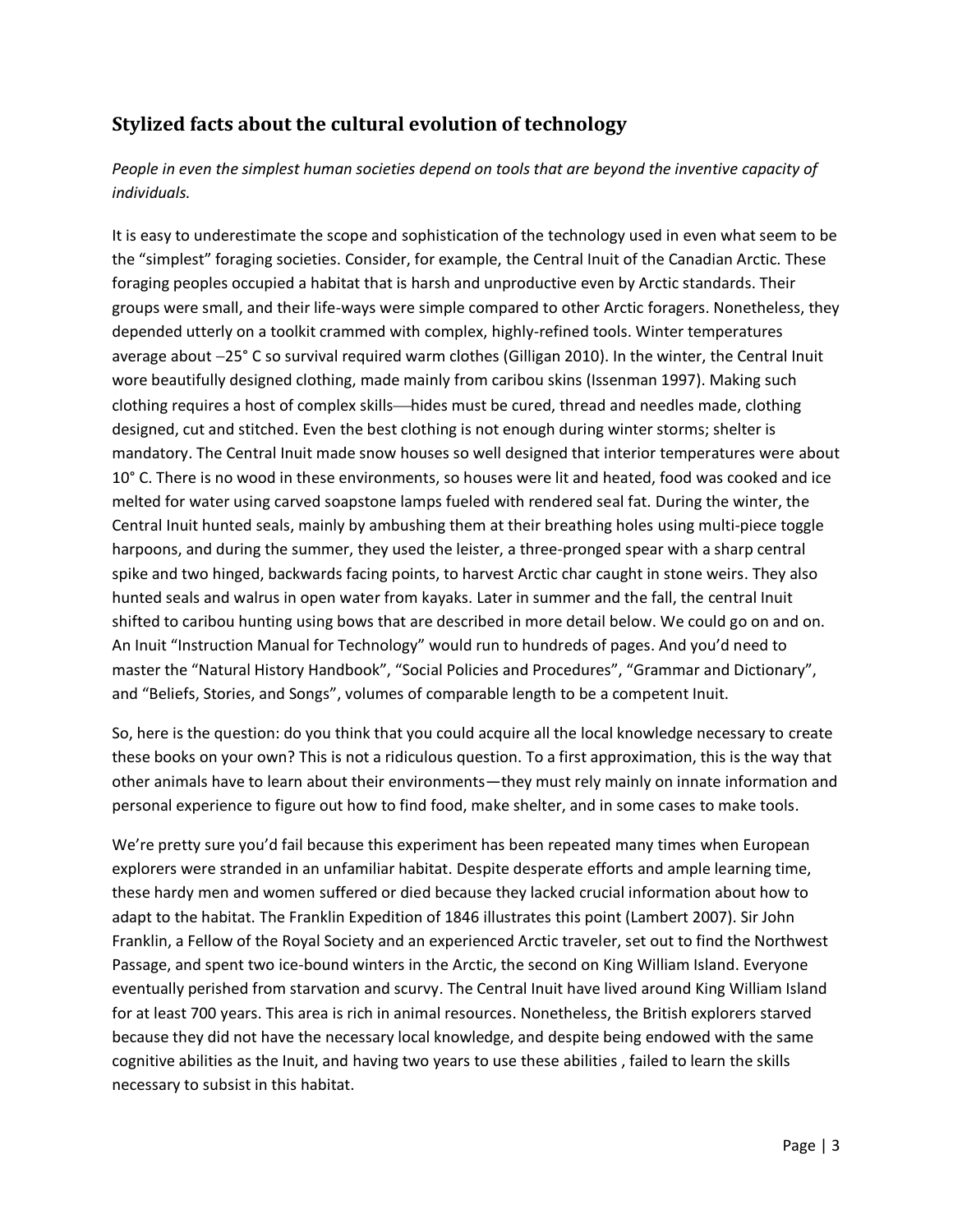Results from this "lost European explorer experiment" and many others, suggest that the technologies of foragers and other relatively simple societies are beyond the inventive capacity of individuals. The reason is not far to see. Kayaks (Dyson 1991), bows [\(Henrich 2008\)](#page-22-0), and dog sleds (Malaurie 1985 ) are very complicated artifacts with multiple interacting parts made of many different materials. The function these artifacts depends on physical principles known only to engineers during the last two or three centuries. Determining the best design is, in effect, a high dimensional optimization problem that is usually beyond individual cognitive capacities, sometimes even those of modern engineers (e.g. Dyson 1991). Inevitably, design requires much experimentation, and in most times and most places this is beyond the capacity of individuals [\(Henrich 2009\)](#page-22-1).

#### *Tools usually evolve gradually by small marginal changes*

Isaac Newton remarked that if he saw farther it was because he stood on the shoulders of giants. For most innovations in most places at most times in human history, innovators are really midgets standing on the shoulders of a vast pyramid of other midgets. Historians of technology believe that even in the modern world the evolution of artifacts is typically gradual, with many small changes, often in the wrong direction. Nonetheless, highly complex adaptations arise by cultural evolution even though no single innovator contributes more than a small portion of the total [\(Basalla 1988,](#page-24-0) [Petroski 1985,](#page-23-0) [1993,](#page-23-1) [2006\)](#page-23-2).

Two examples, one simple the other more complex, will illustrate this contention. The simple example is the evolution of the 18<sup>th</sup> century North American axe. The sharp end of an axe head is called the blade; the other end on the opposite side with a hole for the handle is called the poll. The typical "trade axe" introduced from Europe to North American in the  $17<sup>th</sup>$  century had a small rounded poll. This design probably arose from the practice of manufacturing axe heads by bending an iron bar in a U-shape, inserting a piece of steel into the end of the U, welding the two arms and the steel to form the head, and finally sharpening the steel to form the blade (Figure 1). The rounded design makes it hard to use the axe as a hammer, for example to drive wedges, and the fact that the center of mass of the head is well forward of the handle makes accurate swings difficult (Widule et al 1978). Over the course of the  $18<sup>th</sup>$  century, a new design, the "American felling axe" was gradually created by North American blacksmiths (Kauffman 1972). This axe had a substantial poll that moved the center of mass backwards with a flattened surface that made it easier to use as a hammer, and is now the standard form of axe heads in Europe and North America. Even such a small change took at least a century to arise and spread.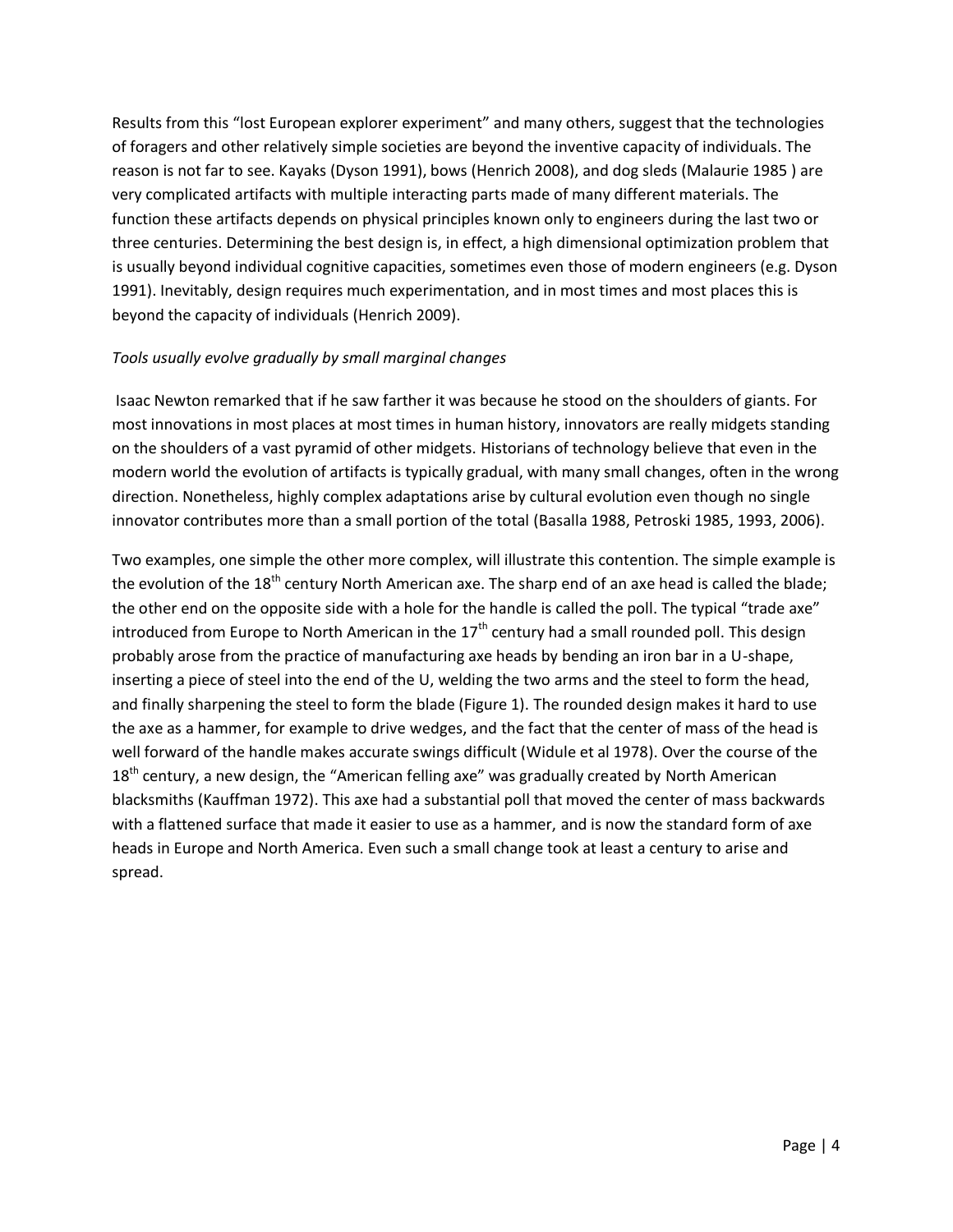



### 17th century trade axe

### 18th century felling axe

Figure 1 Left a European "trade axe" typical of 17<sup>th</sup> century European axes. This axe has a lightweight, rounded poll. Right: An American "felling axe" of a type that evolved in 18<sup>th</sup> century North America and now is used worldwide. The heavier poll makes the axe easier to swing accurately and gives the axe more cutting weight, both tending to increase the "bite" of each swing. The flattened poll allows the axe to be used as a sledge for driving wedges.

The evolution of ship's rudders in Europe provides a more complex example of gradual cumulative cultural evolution (Mott 1997). In very small boats, paddles can serve as "rudders"—a paddler at the back of the boat tilts the paddle so that it is at angle to the long axis of the boat creating a torque that causes the boat to turn. However, as boats became larger the force necessary to accomplish this rapidly became too high. So, paddles became "quarter rudders", a large paddle-like rudder mounted (usually) on both sides of the ship, near the stern, with long handle at the top end so that the rudder could be rotated around its long axis. Unlike paddles, quarter rudders turn the ship by creating a turning force the same way that a wing creates lift. In classical Greece and Rome, quarter rudders were constructed by fastening a flat piece of wood to a round pole, and were relatively broad compared to their length. Later in the middle ages, Mediterranean shipwrights adopted much longer, thinner quarter rudders with a wing-like cross section, a design that greatly reduced drag without reducing turning power. To be efficient, quarter rudders must be about a third as long as the overall length of the ship, and be mounted so that the long axis of the rudder is at an angle of about 45 degrees to the vertical. As ships became larger, this led to more and more elaborate mounting tackle to handle the very large torques created by the long, heavy rudder. One rudder on a late  $13<sup>th</sup>$  century Mediterranean trading ship was 18m long and weighed 11,000 kg. Eventually this led to the invention of the "stern post rudder", a rudder mounted vertically on the stern using "pintle and gudgeon" hinges (figure 2). This innovation occurred in the Baltic, and it seems likely that stern post rudders evolved by combining the unusual fixed, quarter rudders used on Norse trading ships and newly developed iron hinges from large castle and cathedral doors . This innovation diffused into the Mediterranean, and was applied to the much larger ships common there. The first ships using sternpost rudders in the 14<sup>th</sup> century were otherwise very similar to contemporary ships with quarter rudders with a single mast, curved sternposts, and steeply rounded ("bluff") sterns. Because they were mounted in the turbulent wake of the ship rather than the laminar flow along the ship's side, ships with sternpost rudders were difficult to handle because these rudders created much less turning force than quarter rudders. Gradually over the next several centuries, ship builders added multiple masts that allowed sails to be used to aid steering, a straight, vertical sternpost that allowed more than two pintle and gudeon connectors, and gradually a streamlined stern with more "dead wood" that causes laminar flow around the rudder (Figure 3). In this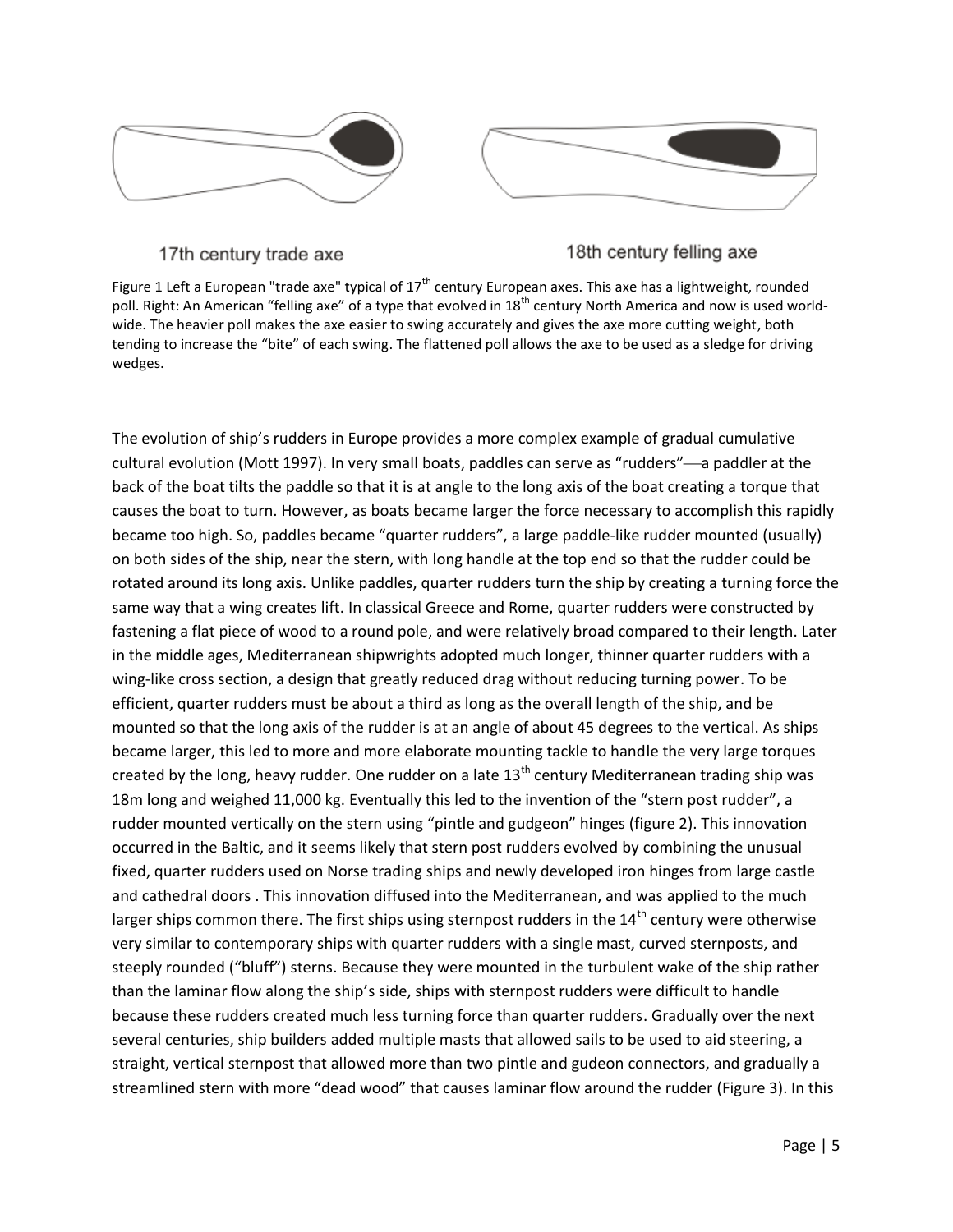way the modern ship's rudder, and associated design changes, evolved gradually in Europe over a period of more than half a millennium. Interestingly, rudder evolution in China and the Indian Ocean seem to have taken completely independent courses.



Figure 2 A pintle and gudgeon sternpost rudder. The "pintles" are the vertical pins attached to the rudder and the "gudgeons" are the iron loops attached to the sternpost of the hull. The labeled parts are: (1) the rudder, (2) a pintle, (3) a gudgeon, (4) the sternpost, and (5) the hull of the ship.



Figure 3 illustrates the development of ship design after the introduction of the sternpost rudder to the Mediterranean. The left panel shows a tracing of a drawing of a medieval ship from the bell tower of the Cathedral of Palma de Mallorca that probably dates to the early 13<sup>th</sup> century. The curved sternpost, bluff stern, and single mast were characteristic of contemporary ships with quarter rudders. Note the very broad rudder necessary when used with a bluff stern. The right panels shows an early 15<sup>th</sup> century drawing of a ship with innovations made in response to the introduction of the sternpost rudder, three masts, a straight sternpost carrying a slender rudder and a run of dead wood up to the rudder. (redrawn from Mott 1997, p 131 and 139).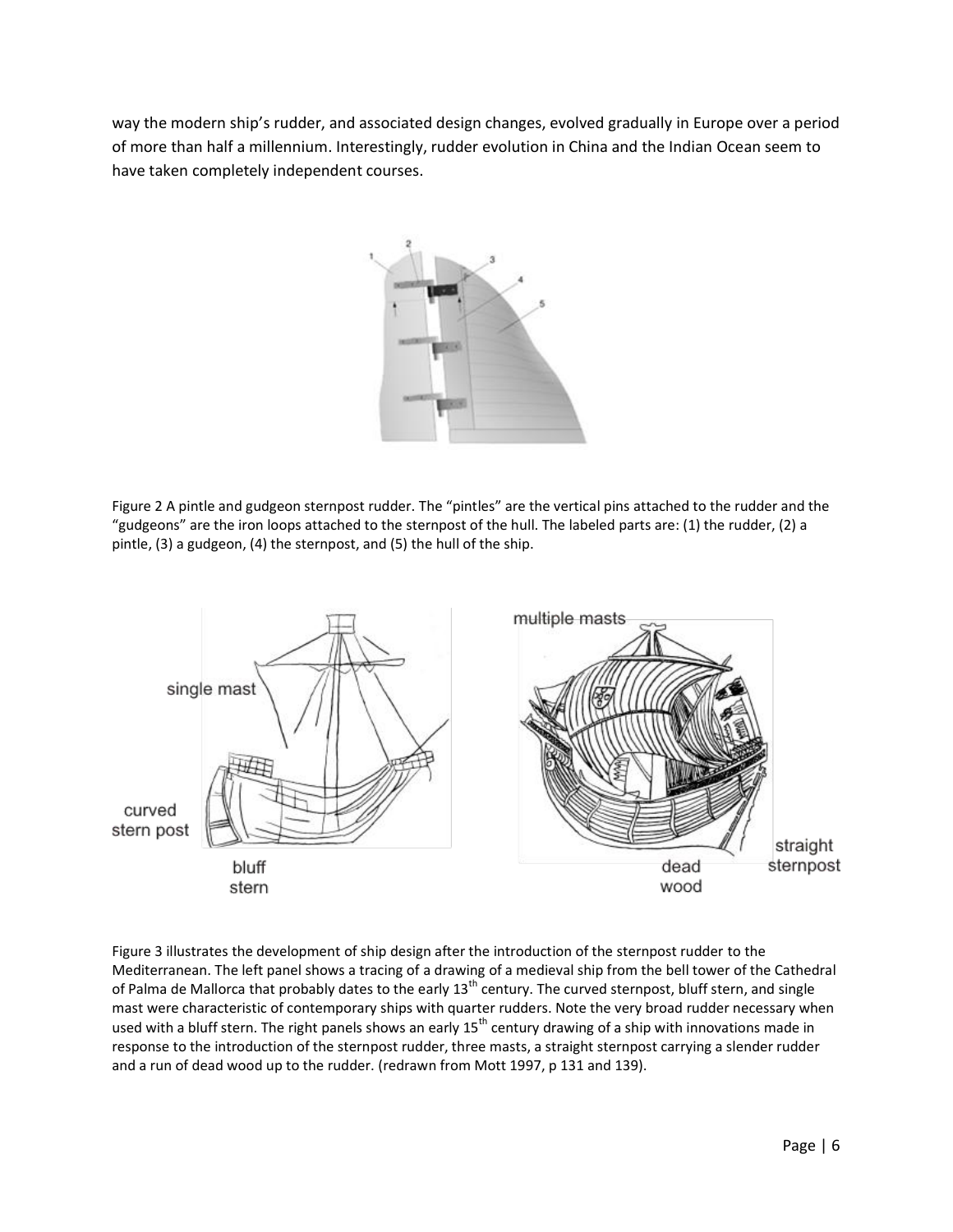*Genetic evolution leads to complex, adaptive artifacts often constructed by animals with simple (or no) nervous systems.*

Discussions of animal tool use typically focus on things that animals can carry around—stones used by chimpanzees to crush hard-shelled nuts, and leaf tools used by New Caledonian Crows to extract insect larvae from holes in branches. The relative rarity of these tools, and the fact that they are made by animals like apes and corvids gives the impression that animal artifacts are rare, simple, and limited to clever large-brained creatures something like ourselves.

Nothing could be further from the truth. Think a bit—you already know of many complex animal artifacts. Bird's nests, spider webs, termite mounds, beaver dams are just a few of the familiar constructions made by non-human animals, and a dip into the zoological literature reveals a long list of less familiar artifacts. Many of these artifacts appear highly designed, and require very elaborate construction techniques. Take the nests made by the village weaver, one of a number of African weaver birds (Collias and Collias 1964). These hanging nests provide shelter for the brooding young, and rival the houses made by many human populations in their complexity. The construction process is highly stereotyped. The bird first weaves a ring, followed by the egg chamber and finally the entrance. The weaving itself involves elaborate knotting and weaving (figure 4). While practice increases the quality of the construction, social learning plays no role. Birds seem to have some representation of form of the nest, but for the most part it seems that the construction process results from an algorithm that links simple, stereotypes behavior into a sequence that generates a nest.

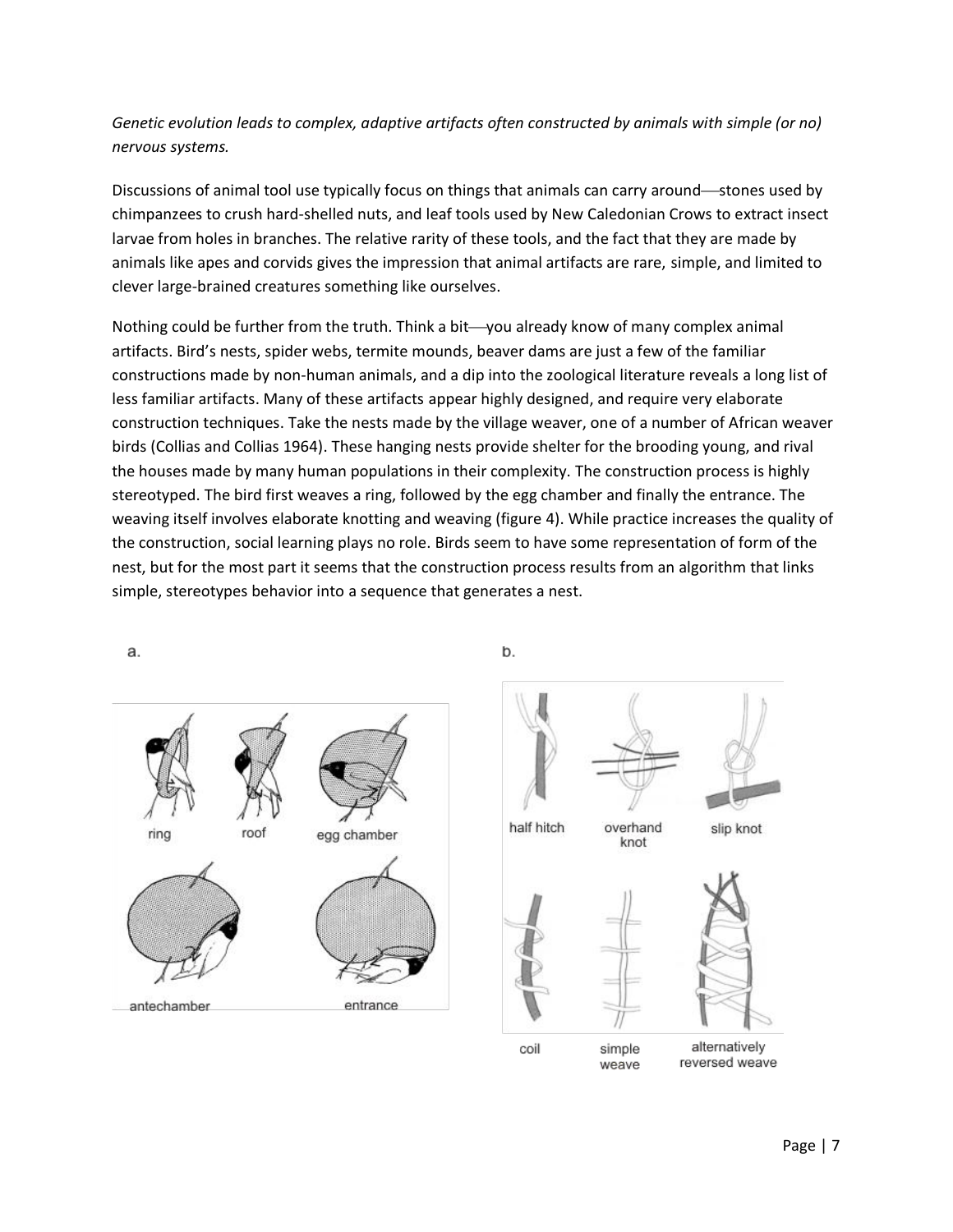Figure 2 Part a shows the construction sequence used by village weavers to construct their nests. The bird first builds a hanging ring by knotting green grass stems onto the fork of a branch and then weaving more stems to make a ring. The ring is extended outward by weaving more stems into the existing structure. Part b shows a sample of the knots and weaves found in typical village weaver nests. (From Collias and Collias 1964).

The construction of complex artifacts does not require a superior cognitive ability. Invertebrates such a termites, funnel wasps, and spiders make complex, highly functional artifacts without any representation of the final form of the artifact (Gould and Gould 2007, Hansell 2005) despite having much simpler cognitive systems than most vertebrates. In fact, complex artifacts can be constructed without a nervous system at all—figure 5 shows the "house" built by the single-celled amoeba *Diffulgia corona*.



Figure 5. The "house" built by the amoeba *Diffulgia corona*. It is about 0.15 mm in diameter and is made of very small grains of sand. From Hansell 2005.

### *The cultural evolution of artifacts is usually faster than genetic evolution of morphology*

Modern technology evolves with blinding speed. The number of transistors that can be usefully incorporated on an integrated circuit has doubled every 18 months for almost half a century. The  $20<sup>th</sup>$ century saw massive transformations within a few generations. The first author's father grew up in a small town in Upstate New York without telephones, automobiles, or electric lights, and his grandchildren carry powerful computers in their pockets. These stupendous rates are the end result of an exponentially increasing rate of change that has characterized the technological evolution over most of the last millennium (Enquist et al 2008).

It is clear that rates of cultural change over the last millennium are much faster than rates of genetic adaptation in a long-lived species like humans. Of course, bacteria can adapt genetically extremely quickly because their generations are measured in minutes. Human genetic adaptation seems to take place on millennial time scales at the fastest. The strongest selection signal so far detected in the human genome by looking for long haplotypes is the gene that allows northern Europeans to digest lactose (Ingram et al 2009), an allele that has spread to moderately high frequencies in the last 5000 years or so.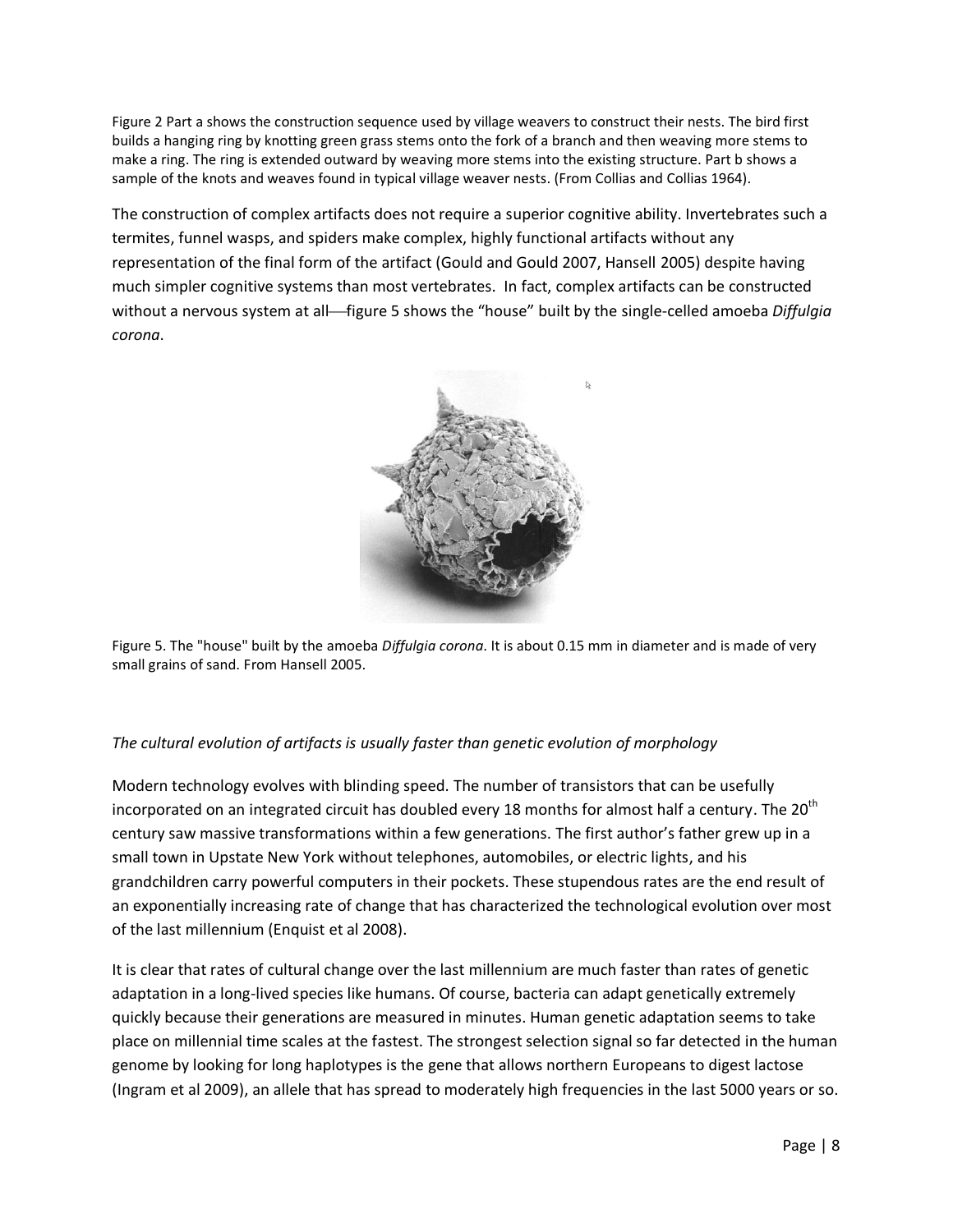Until recently it was not so clear that rates of cultural change in less complex human societies were faster than rates of human genetic change, but a recent paper by Charles Perreault (n.d.) settles the issue: cultural rates are much faster than genetic evolutionary rates. In a famous paper, Gingrich (1983) assembled data from paleontological records that allowed measurement of the rate of change as the percent change in a quantitative morphological character per million years. Gingrich also found the measured rates of change were negatively related to the time period over which the measurement was made. Perreault assembled a sample of 573 cases from the archaeological record (mainly for Holocene North America), and compared the measured rates of change to those in Gingrich's sample of paleontologically measured rates. The effect of the type of transmission on the per generation rate of change estimated in a multivariate analysis is approximately a factor of 50—all other things being equal, the rate of cultural change of the dimensions of pots, points, and houses is fifty times greater than the rate of change in the dimensions of mandibles, molars, and femurs (Figure 6).



Figure 6 Percent change per generation for genetically heritable morphological traits (black circles) from the fossil record and culturally transmitted traits from the archaeological record plotted against the length of time over which the change occurred. The lines represent the best fit in a multivariate analysis of covariance. In both cases rates decline as the time interval increases, and, interestingly, the per-generation slopes are approximately equal. The distance between the lines gives the difference in cultural and biological traits controlling for other variables. Cultural evolution is a factor e<sup>3.91</sup> = 49.8 times faster than genetic evolution.

#### *An evolutionary theory of technology requires independent theories of function.*

Understanding the causal relationship between phenotypic variation and reproductive success is a key component of Darwinian theory. Sometimes it is argued that natural selection is a tautology-genes with higher fitness spread.

Question: how do we know they are higher fitness?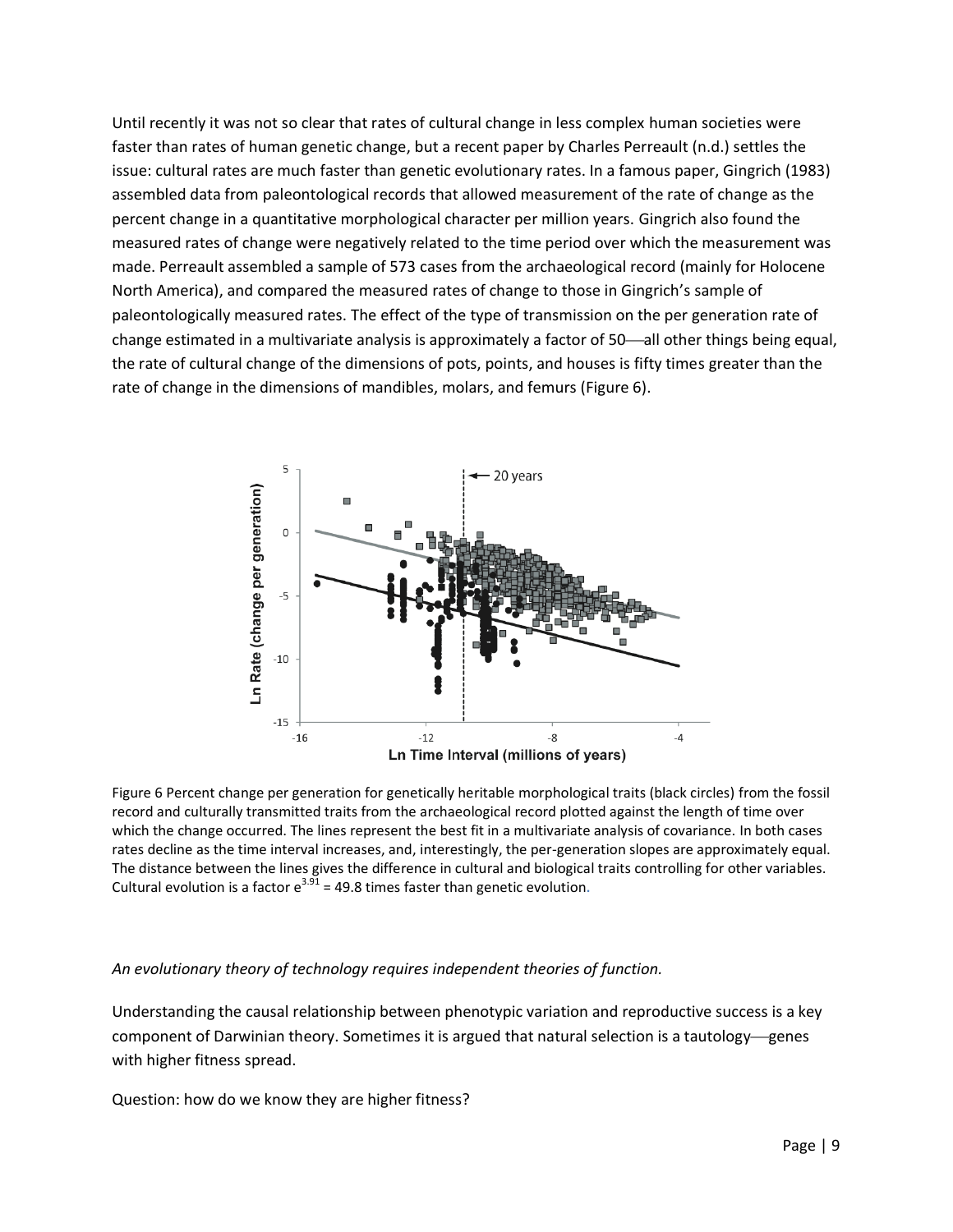Answer: Because they spread (e.g. Bethell 1976).

If biologists worked this way, natural selection would indeed be a useless concept. To see why consider the following example: A recessive gene causing a severe vision disorder called achromatopsia has spread to roughly 30% of the population on the Micronesian island of Pingelap. Sufferers of achromatopsia cannot see well under any circumstances, but are especially disadvantaged in the bright sunlight of a tropical island (Sacks 1998). Nonetheless, there is no doubt that this gene spread on Pingelap because people who carried it had more descendants than those who didn't carry the gene. However, we know that achromatopsia was not favored by natural selection because it did not *cause* their increased reproductive success. Rather the gene was carried by members of a chiefly lineage whose social position allowed them to survive the aftermath of a severe typhoon that struck the island during the 1700's; the spread of the achromatopsia gene was a side effect of other processes, not the result of natural selection.

This kind of functional reasoning is crucial for the inference that complex adaptations were caused by natural selection. For relatively simple characters, it is possible to measure phenotypic variation in nature and connect it to variation in fitness—the study of the evolution of beak morphology in Darwin's finches by the Grants (1986) provides a classic example. However, this tactic is hard to apply to complex characters like the vertebrate eye. Instead biologists rely on detailed functional analyses that show the many details of the complex adaptation fit with the proposed function of the adaptation. So, the lens has to be just the right shape and have just the right index of refraction to form an image on the retina, an exquisitely photo sensitive tissue. The iris adjusts the aperture so that the eye works over a wide range of light intensities; three sets of muscles adjust the eye's orientation, up down, right left, and to correct for movements of the head. The list of features is long. Moreover, the eyes of different organisms vary in ways that make sense given the problems they have to solve. Our eyes have a "lensshaped" lenses with an approximately uniform index of refraction, while fish have spherical lenses with an index of refraction that gradually increases toward the center of the lens. This difference makes sense given the optics of living in air and water.

We think that functional analysis should play a similar role in the study of culturally evolved technology. There are good reasons to believe that both payoff biased transmission and guided variation (Richerson and Boyd 2005) should cause the gradual adaptive cultural evolution of functional artifacts. Thus the careful study of the function of complex culturally evolved artifacts provides evidence that these processes gave rise to the artifacts. The design of bows and arrows provides a good example. Many modern bowyers (bow-and-arrow makers) are interested in recreating designs collected by previous generations of anthropologists. These bowyers include sophisticated engineers, and through their testing and experiments, we have come to know a lot about the design principles of traditional bows and arrows (See the many papers in four volumes of *The Traditional Bowyer's Bible*. The paper by Baker (1992) in *Volume One* provides a good introduction). Bows used to hunt large game needed to be powerful enough to throw a heavy arrow at high velocity. When a bow is bent, the back (the side way from the archer) is under tension, while the belly (the side closer to the archer) is in compression. This leads to strain within the bow that can lead to failure. The simplest way to solve this problem is to make a long bow using some dense elastic wood like yew or osage orange, a design widely used in South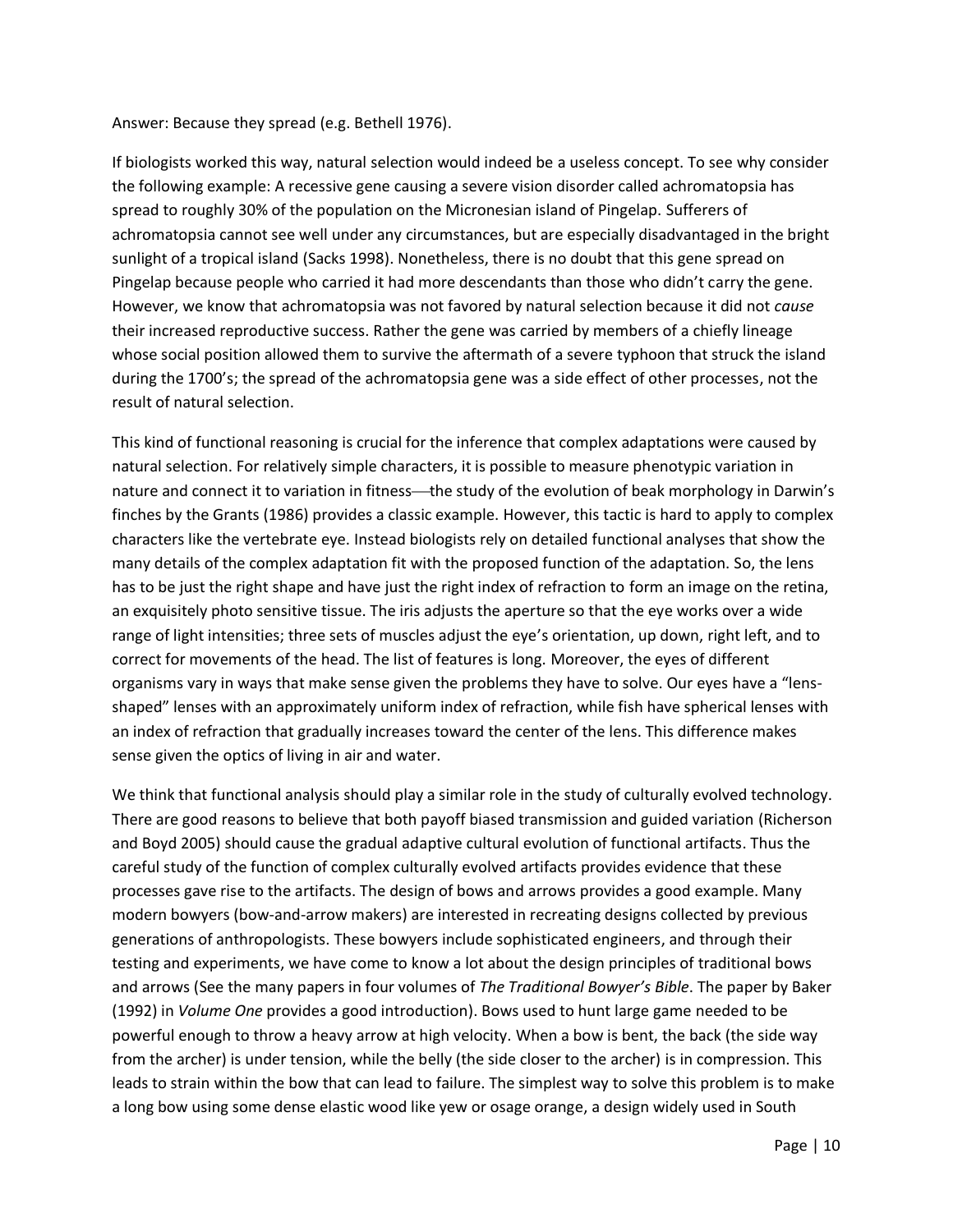America, Eastern North America, Africa, and Europe. Because a long bow need not be bent very far, this design minimizes the strain in the limbs. In some environments, a long bow is not practical. People like the Plains Indians and Central Asian pastoralists who hunt and fight on horseback need a short bow. In other environments, like the high Arctic, the right kind of wood is not available. In such environments people make short bows and employ the full range of bowyers' tricks to increase their power. A bow can be made more powerful by removing less wood in shaping the limbs. However, making the bow thicker (front to back) increases the stress within the bow leading to failure. This problem is exacerbated in short bows because the radius of curvature is greater. To solve this problem the short bows made by Plains Indians, Inuit, and Central Asian pastoralists are thin front to back, wide near the center and taper toward the tips. They are also usually recurved, meaning that the bow is constructed so that when it is not braced, it forms a backward "C" shape. Bracing the recurved bow leads to a compound curve (The middle part of the bow curves toward the archer but the tip of each limb curves back away from the archer) a geometry that allows for greater energy storage. Finally, these peoples typically make composite bows. Wood is stronger in compression than tension, so the ability of a bow to sustain strong bending forces can be increased by adding a material that is strong in tension to the back of the bow. Both in Central Asia and Western North America, sinew was glued to the backs of bows to strengthen short bows for use on horseback. The Inuit instead lashed a woven web of sinew to the back of their bows, probably because available animal glues would not work in the moist, cold conditions of the arctic. Other components of the bow show similar levels of functional design. Bowstrings need to be strong and should not stretch. In most environments the solution is to make cord by twisting long sinews, often drawn from along the backs of ungulates, and then combining cords into multi-ply bow strings in which the plies twist in opposite directions. Arrows, too, present complicated design problems that are solved by different peoples in different ways.

## *The cultural evolution of technology cannot be explained solely in terms of specialized innate attractors or cognitive biases.*

A number of authors have argued that the outcomes in cultural evolution are strongly shaped by "inductive biases" created by human cognition (Sperber and Claidière 2007, Boyer 2008, Griffiths and Reali 2011). We agree that such biases probably have important effects, at least in some domains, and have referred to these as "content" or "direct" biases (Boyd and Richerson 1985; Henrich and Henrich 2010). The way that this works is beautifully illustrated by the transmission chain experiments conducted by Tom Griffiths and his collaborators (Griffiths et al 2011). For example, in one experiment, subjects are first shown 50 pairs of numbers. Sometimes these are the *x*,*y* coordinates of a straight line, sometimes a curve, and other times they are drawn at random (figure 7). Then the subject is given 50 *x* values and asked to produce the associated *y* value. These fifty pairs are then used to train a second subject, who then is given 50 *x* values and asked to produce the *y* values learned during training. This procedure is then repeated for eight more subjects. As can be seen in figure 7, transmission is strongly shaped by a bias in favor of straight line relationships with a positive slope. The initial data has no effect on the ultimate outcome. Human learning has an inductive bias that causes people infer straight lines from data, and when combined with error prone learning, this bias gradually causes people to see straight lines where none existed.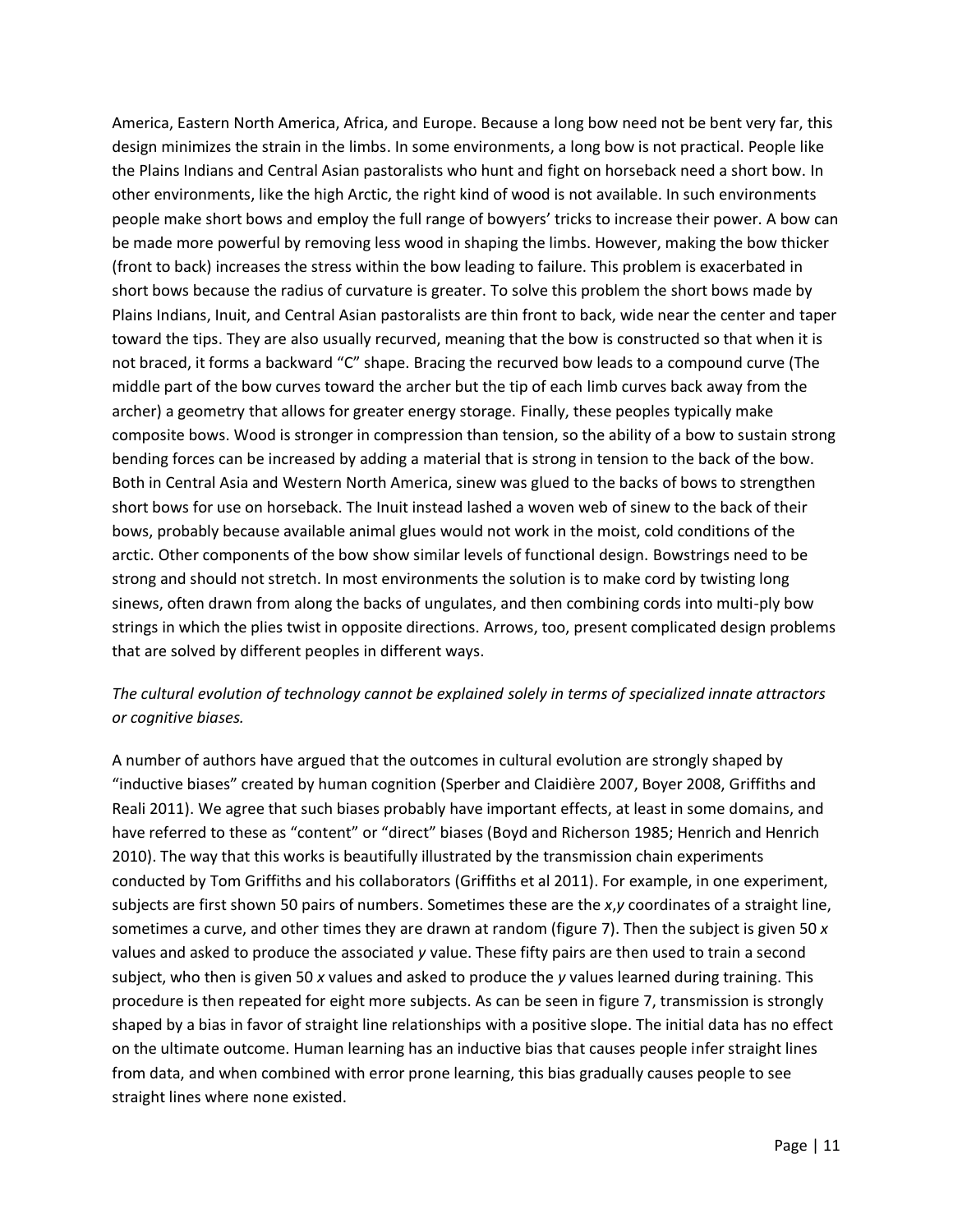Dan Sperber has argued that such inductive biases—he calls them "attractors"—are the main source of cultural stability and thus determine the outcomes of cultural evolution (Claidière and Sperber 2007). Sperber believes that the "frame problem" makes cultural learning extremely difficult. It is difficult, he believes, to accurately copy the behavior of others, where behavior includes things like artifacts. Any real artifact is complex, and both the artifact and the process by which it is made contain many irrelevant details. The learner who is trying to learn how to make an artifact by observation must know what to ignore and what to learn. Inductive biases serve this function. Because these biases shape what is learned and what is ignored, they have a strong effect on cultural outcomes.



Figure 7 Results of four transmission chain experiments showing that an inductive bias in favor of straight line, not the environmental data determines the final result. The left column gives the data which was used to train the first subject. The subsequent panel gives that subject's estimates of the y value given an x value. This data was then used to train the next subject in the chain. This process was repeated for nine subjects. By the fifth subject, each chain had generated a straight line which was stable thereafter. From Griffiths and Reali (2011), p 3.

Functional thinking suggests that Sperber over-emphasizes the importance of such attractors. Perhaps innate attractors would work if humans made only one sort of complex technology, but bows, boats, clothing and all the other components of technology include a stunning diversity of non-intuitive forms often exquisitely designed for a particular environment. The short, flat, recurved, composite Plains Indian bow is designed for horse mounted hunting and warfare. Such complex functional design does not arise by chance. The details matter-its shape, the kind of wood used, the glue used to bind sinew to the back of the bow, the kind of sinew and the number of plies used in the bowstring, and so on and on. Moreover, as we have seen complex cultural design does not usually arise from inventive activities of single individuals. Instead, complex functional human artifacts like bows, dogsleds, and kayaks evolve through a gradual process of cultural accumulation. But the cultural evolution of the Plains Indian bow, and its stability through time, cannot solely be due to an attractor, or inductive bias that causes individuals to make Plains Indian bows. Of course, many inductive biases may be important. The mind is a complex device with many specialized mechanisms that allow people to solve problems that face them (Barrett n.d.). We have mechanisms that allow us to engage in causal reasoning (Gopnik and Schulz 2004), recognize and categorize objects in the world (Carey 2009; Perfors and Tennenbaum 2009), and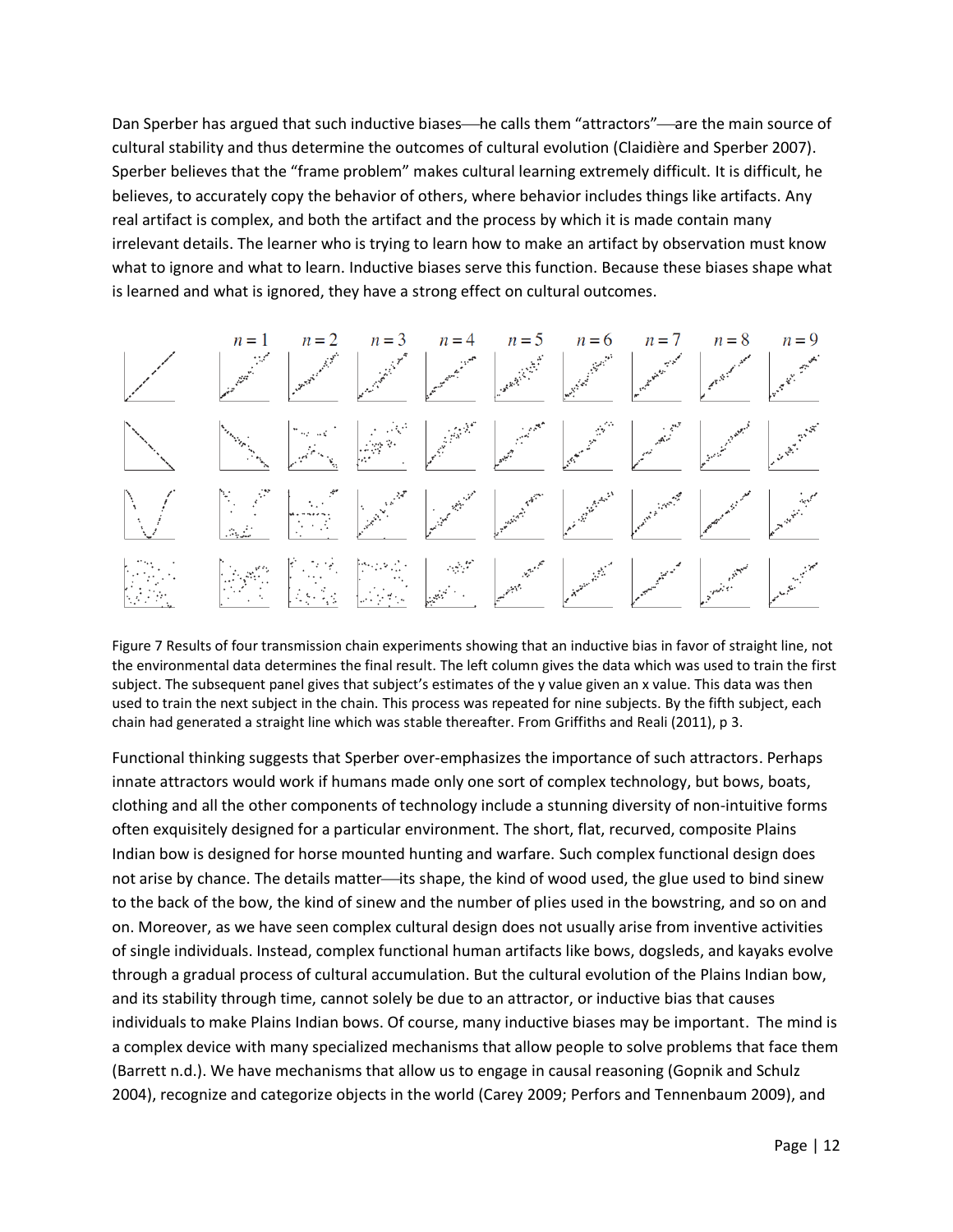learn from observing the behavior of others (Tomasello et al 2005). We may also have evolved intuitions about the function of artifacts (German and Barrett 2005) and the laws mechanics (Carey 2009). It seems likely that these mechanisms make it easier to learn how to make some kinds of tools and harder to make others, and this will create cognitive biases that affect the cultural evolution of technology. However, they cannot account for the details are crucial for the function of the Plains Indian bow, because these are specific to the particular adaptive problems faced by mounted bison hunters. There is no "plains Indian bow attractor" hidden in the recesses of the human mind. The design of these bows must be transmitted sufficiently accurately from person to person so that it remains stable through time, and so that improvements can gradually accumulate.

# **Theory relevant to the cultural evolution of technology**

## *Gradual cumulative adaptation can arise from rare individual learning plus unbiased transmission*

There has by now been quite a bit of work on mathematical models describing how the gradual cultural accumulation of complex cultural adaptations might occur. These models are usefully divided into three types: (1) models in which cumulative adaptation arises from rare individual learning combined with unbiased cultural transmission, (2) models in which adaptations arise from payoff biased transmission, and (3) models in which cumulative adaptation arises from rare innovations and accurate communication of causal information. We will review work in each category in turn.

Alan Rogers (1988) created an early, and especially simple, model that showed how learning and imitation could be combined to give rise to gradual cultural evolution. In this model, a population lives in an environment that switches between two states with a constant probability. There is a best behavior in each state, and the adaptive problem facing individuals is to determine which environment they are living in. There are two methods for doing this. Individuals can, at a cost, learn the best behavior in the environment, or they can copy another individual for free. As long as the net benefit of acquiring the best behavior is greater than the cost of learning, the optimal strategy is a mixture of costly learning and cheap imitation. Gradual cultural evolution occurs when learning is costly and environmental changes are infrequent. Then at the optimal mixture of learning and imitation, only a few individuals learn and most imitate, and thus after an environmental shift, the fraction of the population with the best behavior gradually increases (Figure 8)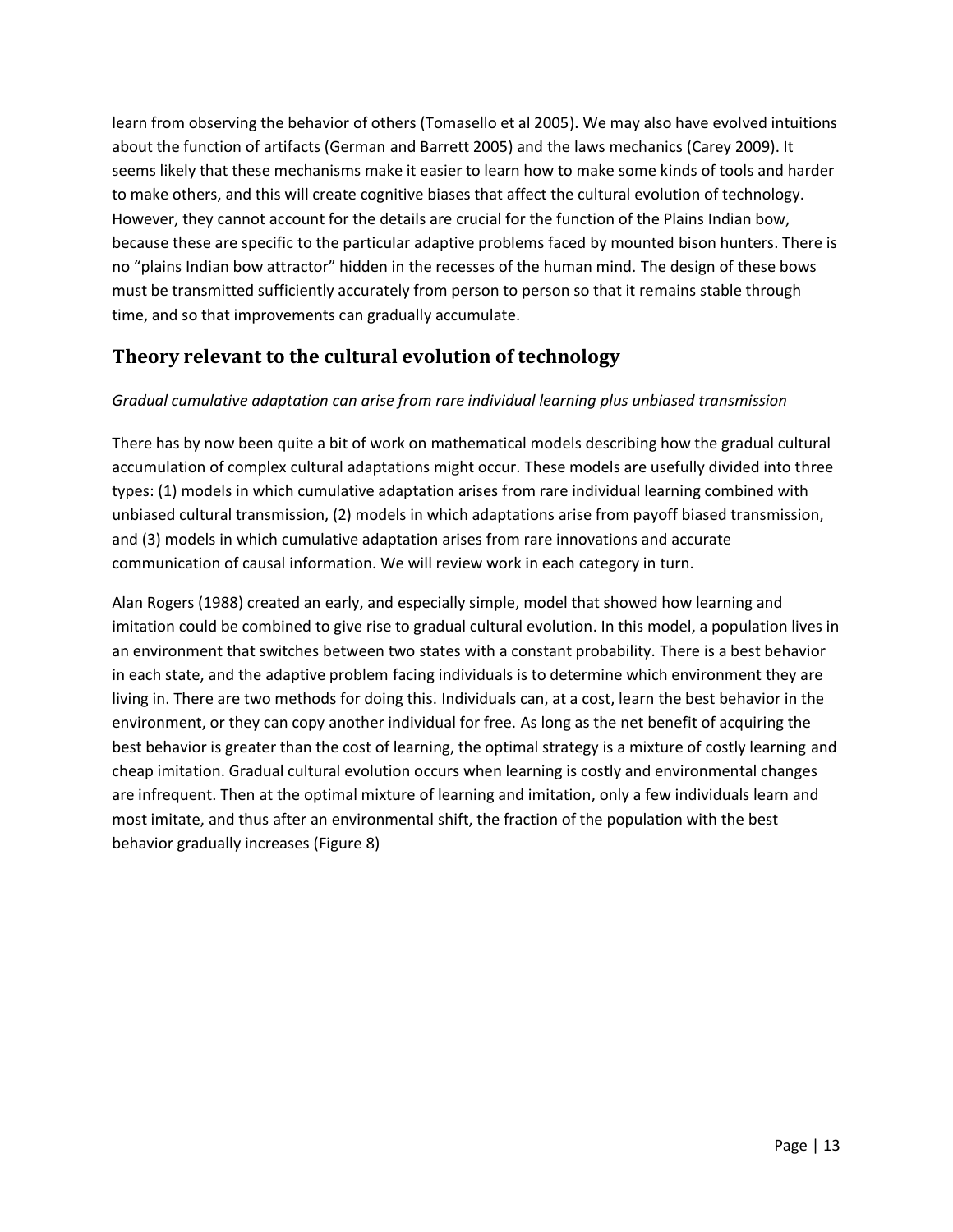

Figure 8 gives a diagrammatic exposition of Rogers' (1988) model. The graph gives the fitness of imitators and learners as a function of the frequency of imitators. Learners monitor the environment and acquire the best behavior at a cost. Imitators copy a random individual for free. When imitators are rare they have higher fitness than learners because they have the same probability of acquiring the best behavior but do not pay the cost of learning. As imitators become more common their fitness declines because they more and more often acquire the wrong behavior due to environmental changes. The frequency of imitation increases until both types have the same fitness**.**

Barret et al. (2007) and Pinker (2010) argue that the main benefit of social learning is that it allows the costs of learning to be spread over a large number of individuals. Information is, in the jargon of economics, a "nonrival" good meaning that one person's "consumption" does not reduce the value for others. Once produced, valuable information can spread throughout a population at low, or even zero cost, a fact that is at the core of endogenous growth models discussed below (e.g. Romer 1993). However, Rogers' model shows that this argument is wrong when applied to the evolution of social learning. The equilibrium mixture of learning and imitation leads to the same average payoff as a population in which there are no imitators, only learners. The reason is that imitators don't contribute anything to the population, they just scrounge adaptive information that has been produced by the costly learning efforts of others. This property, often referred to as "Rogers' Paradox", has been the focus of much research (Boyd and Richerson 1995, Kobayashi and Wakano 2011, Lehmann et al 2010, Rendell et al 2010, Aoki 2010). So far investigators have discovered three mechanisms that allow culture to increase average fitness.

First, population structure can generate relatedness among interacting individuals, and this in turn alters the evolutionarily stable mix of individual and social learning so that average fitness increases (Rendell et al 2010, Lehmann et al 2010). In these models, individual learners are altruists who create benefits for others at a cost to themselves. Thus, simple kin selection arguments predict that when population structure leads to increased relatedness, the evolutionary equilibrium should contain more individual learners than when individuals interact at random. This means that average fitness increases. The work of Lehmann et al (2010) illustrates how this works in an island model in which local populations exchange genes, but not cultural traits, with the global population. Rendell et al (2010) simulate geneculture coevolution on a lattice, and although their results are complex, it seems likely that the increased average fitness that they observe for some parameter combinations is also due to population structure.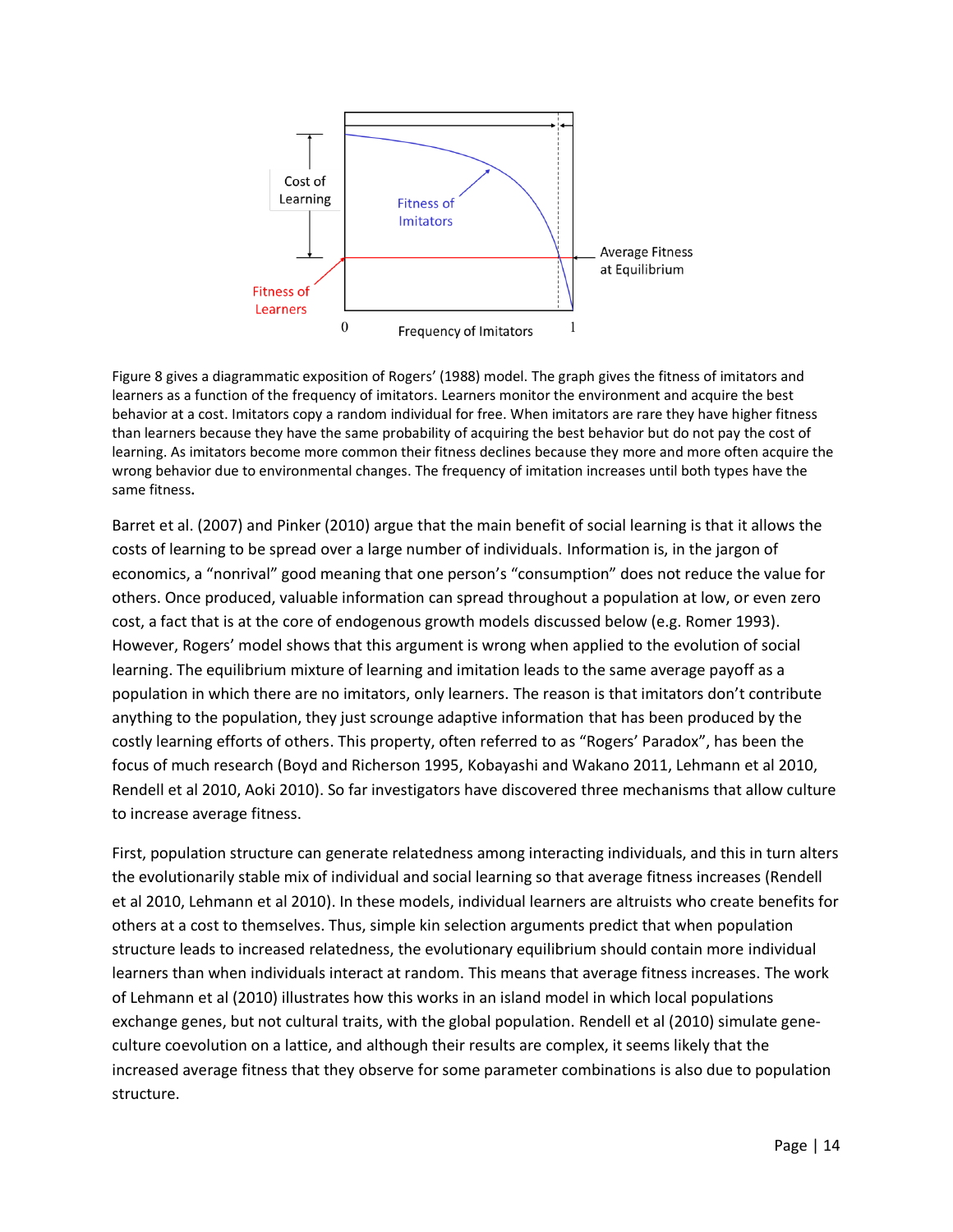Second, cultural learning can allow individuals to learn selectively. The ability to learn selectively is advantageous because opportunities to learn from experience or by observation of the world vary. Sometimes experience provides accurate information at low cost. Think of Goodyear accidentally spilling rubber onto a hot stove, or Fleming observing his mold-contaminated petri dishes. Such rare cues allow accurate low cost inferences about the environment. However, most individuals won't observe these cues, and thus making the same inference will be much more difficult for them. Organisms that can't learn from others are stuck with whatever information that nature offers. In contrast, an organism capable of cultural learning can afford to be choosy, learning individually when it's cheap and accurate, and relying on cultural learning when environmental information is costly or inaccurate. We have shown (Boyd and Richerson 1987, Perrault et al 2012) that selection can lead to a psychology that causes most individuals to rely on cultural learning most of the time, and also simultaneously increase the average fitness of the population over the fitness of a population that does not rely on cultural information. In these models the psychology that controls individual learning has a genetically heritable "information quality threshold" that governs whether an individual relies on inferences from environmental cues or learns from others. Individuals with a low information quality threshold rely on even poor cues, while individuals with a high threshold usually imitate. As the mean information quality threshold in the population increases, the fitness of learners increases because they are more likely to make accurate or low cost inferences. At the same time, the frequency of imitators also increases. As a consequence, the population doesn't keep up with environmental changes as well as a population of individual learners. Eventually, an equilibrium emerges in which individuals deploy individual and cultural learning in an optimal mix. At this equilibrium, the average fitness of the population is higher than in an ancestral population without cultural learning. When most individuals in the population observe accurate environmental cues, the equilibrium threshold is low, individual learning predominates, and culture plays little role. However, when it is usually difficult for individuals to learn on their own, the equilibrium threshold is high, and most people imitate, even when the environmental cues that they do observe indicate a different behavior than the one they acquire by cultural learning. This analysis assumes selection is weak enough that only learning affects the frequency of alternative cultural variants. If selection is strong enough to lead to the spread of adaptive cultural variants then, of course, mean fitness will increase for the same reason that it does in genetic models, a fact confirmed by the simulation study of Franz and Nunn (2009).

Third, the ability to learn culturally can also raise the average fitness of a population by allowing acquired improvements to accumulate from one generation to the next. Many kinds of traits admit successive improvements toward some optimum. Bows vary in many dimensions that affect performance—such as length, width, cross section, taper, and degree of recurve. It is typically more difficult to make large improvements by trial and error than small ones for the same reasons that Fisher (1930) identified in his "geometric model" of genetic adaptation. In a small neighborhood in design space, the performance surface is approximately flat, so that even if small changes are made at random, half of them will increase the payoff (unless the design is already at the optimum). Large changes will improve things only if they are in the small cone that includes the distant optimum. Thus, we expect it to be much harder to design a useful bow from scratch than to tinker with the dimensions of a reasonably good bow. Now, imagine that the environment varies, so that different bows are optimal in different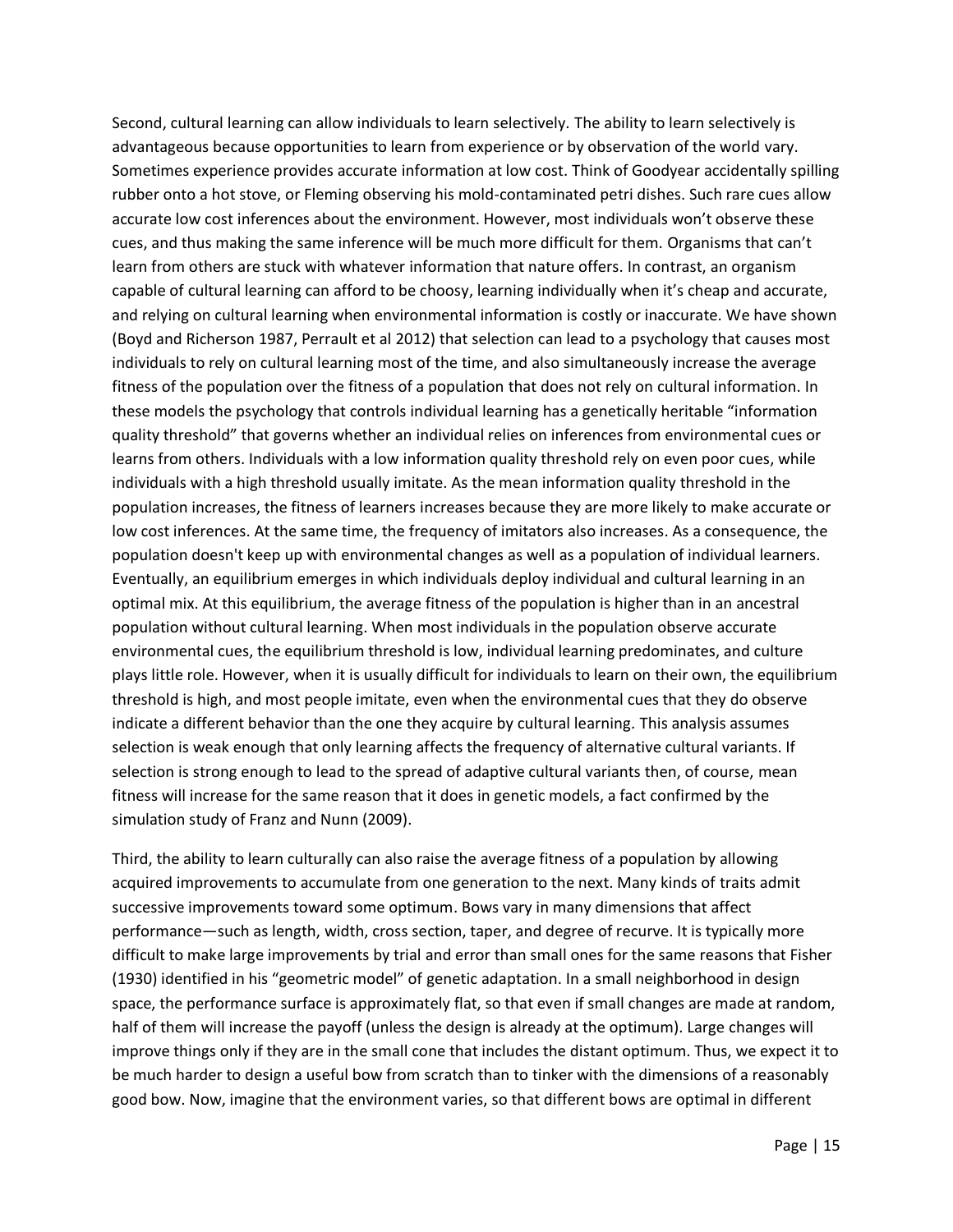environments, perhaps because the kind of wood available varies. Sometimes a long bow with a round cross section is best, other times a short flat wide bow is best. Organisms that cannot imitate would have to start with whatever initial bow design might be provided by their genotype. Over their lifetimes, they can learn and improve their bow. However, when they die these improvements disappear with them, and their offspring must begin again at the genetically inherited initial design. In contrast, cultural species can learn how to make bows from others after these have been improved by experience. Therefore, cultural learners start their search closer to the best design than pure individual learners, and can invest in further improvements. Then, they can transmit *those* improvements to the grandkids, and so on down through the generations until quite sophisticated artifacts evolve. Modeling work (Boyd and Richerson 1985, Borenstein et al 2007, Aoki 2011) shows that this process can increase average fitness.

In an alternative approach, Enquist et al (2007) argue that "adaptive filtering" can lead to increased average fitness. However, they incorporate a number of novel features in their model, and this makes it difficult to compare with other work in this tradition. Most notably, they assume a large number of traits that have two states, present or absent. The present state of some traits increases fitness compared to the absent state, while the present state of other traits reduces fitness. Environmental change is modeled by assuming that traits that are currently adaptive when present change to maladaptive at a constant rate. The fitness effects of all traits are independent, so there is no possibility of cumulative evolution in which each step is contingent on the last. Adaptive filtering increases the rate at which individuals switch from the present to the absent state when the trait reduces fitness. Enquist et al show that adding adaptive filtering can lead to increased average fitness. They do not provide any model of how it works at the individual level. We think that adaptive filtering is best thought of as a costless, error free form of individual learning. In order to determine whether a present trait is maladaptive in the current environment, individuals need to monitor environmental cues and infer the whether the present or absent state of the trait has higher fitness, thus adaptive filtering must entail some kind of inference process. It is error free because it does not lead to any switch from the absent to present state for maladaptive traits. There is no fitness penalty associated increased adaptive filtering.

#### *Gradual cumulative adaptation can arise from payoff biased transmission*

If cultural learners can compare the success of individuals modeling different behaviors, then a propensity to imitate the successful can lead to the spread of traits that are correlated with success even though imitators have no causal understanding of the connection. This is obvious when the scope of traits being compared is narrow. You see that your uncle's bow shoots farther than yours, and notice that it is thicker, but less tapered, and uses a different plait for attaching the sinew. You copy all three traits, even though in reality it was just the plaiting that made the difference. As long as there is a reliable statistical correlation between plaiting and power, the plaiting form trait will change so as to increase power. Causal understanding is useful because it helps exclude irrelevant traits like the color the bow is painted. However, causal understanding need not be very precise as long as the correlation is reliable. Copying irrelevant traits like thickness or color will only add noise to the process. By recombining different components of technology from different, but still successful individuals, copiers can produce both novel and increasingly adaptive tools and techniques over generations without any improvisational insights. An Inuit might copy the bow design from the best bowyer in his community,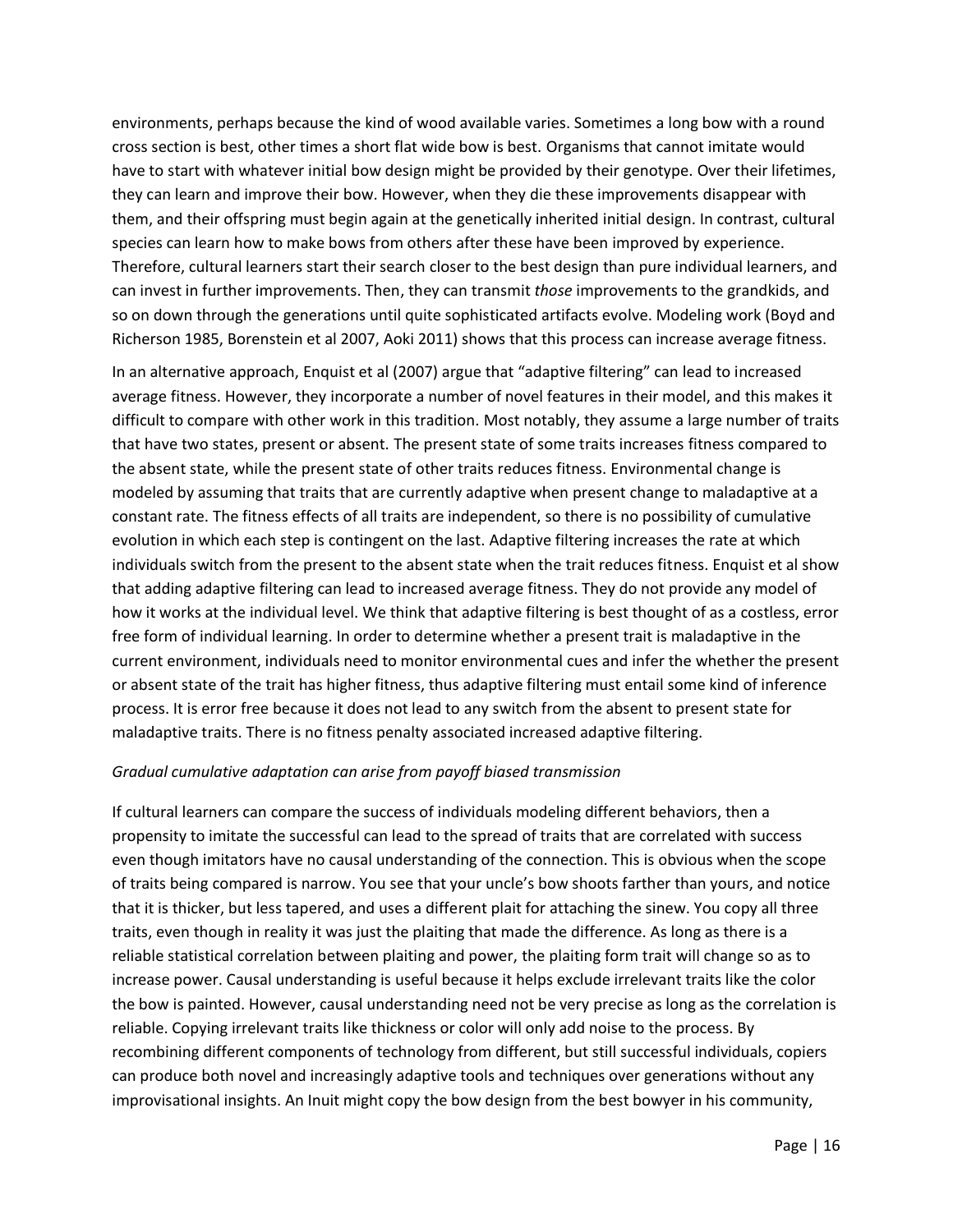but adopt the sinew plaiting used by the best hunter in a neighboring community. The result could be a better bow than anyone made in the previous generation without anyone inventing anything new.

Consistent with this, laboratory and field evidence suggests that both children and adults are predisposed to copy a wide range of traits from successful or prestigious people (Henrich and Gil-White 2001; Chudek et. al. 2012). Advertisers clearly know this. After all, what does Michael Jordan really know about T-shirts? Recent work in developmental psychology shows that young children readily attend to cues of reliability, success, confidence, and attention to figure who to learn from (Birch et al 2008, 2009). Even infants selectively attend to knowledgeable adults rather than their own mothers in novel situations (Sternberg 2009). This feature of our cultural learning psychology fits *a priori* evolutionary predictions, emerges spontaneously in experiments, develops early without instruction, and operates largely outside conscious awareness. Humans have an efficient social learning module, if you like.

## *Gradual cumulative adaptations can arise from rare innovations that spread rapidly because their benefits are understood*

Economists have developed quite different models of the gradual evolution of technology in which some rational economic actors innovate at a cost, and other actors adopt the innovations because they understand how they work and why they are beneficial. The central problem in these models is to explain why individuals make costly investments in innovation when others will be able to copy these innovations for free—the rational choice version of Rogers' paradox. There are two families of models that solve this problem in different ways: in "learning by doing models" innovation is a side-effect of other economic activities (Arrow 1962). For example, when firms invest in new factories, the design process may yield a better factory as a side effect. This innovation can then be copied by other actors. Endogenous growth models (Romer 1993) assume that actors choose to innovate because they have market power (modeled as monopolistic competition) and because patents prevent others from copying their innovation directly. However, the knowledge that underlies the innovation is not protected, and serves as the basis of further innovations. Social learning is usually not modeled explicitly in either tradition—it is simply assumed that new knowledge is available to all decision makers. Moreover, environments are assumed to be constant so that every innovation increases economic welfare, so that cumulative economic progress is built into the models by assumption.

The extent to which these models are relevant to the cultural evolution of technology over the long sweep of human history depends on the answers to two questions: First, are most innovations adopted because their effects are understood? Or because they are statistically associated with observable, preferred outcomes? Second, are there mechanisms analogous to patent protection and market power that allow innovators to recoup the costs of attempting to innovate? There is evidence that the adoption of new technologies is not always accompanied by the transmission of causal explanation of how they work or why they are beneficial. Fijian food taboos provide an example. Many marine species in the Fijian diet contain toxins, which are particularly dangerous for pregnant women, and perhaps nursing infants. Food taboos targeting these species during pregnancy and lactation prohibit women from eating these and reduce the incidence of fish poisoning during this period. Although women in these communities all share the same food taboos, they offer quite different causal explanations for them,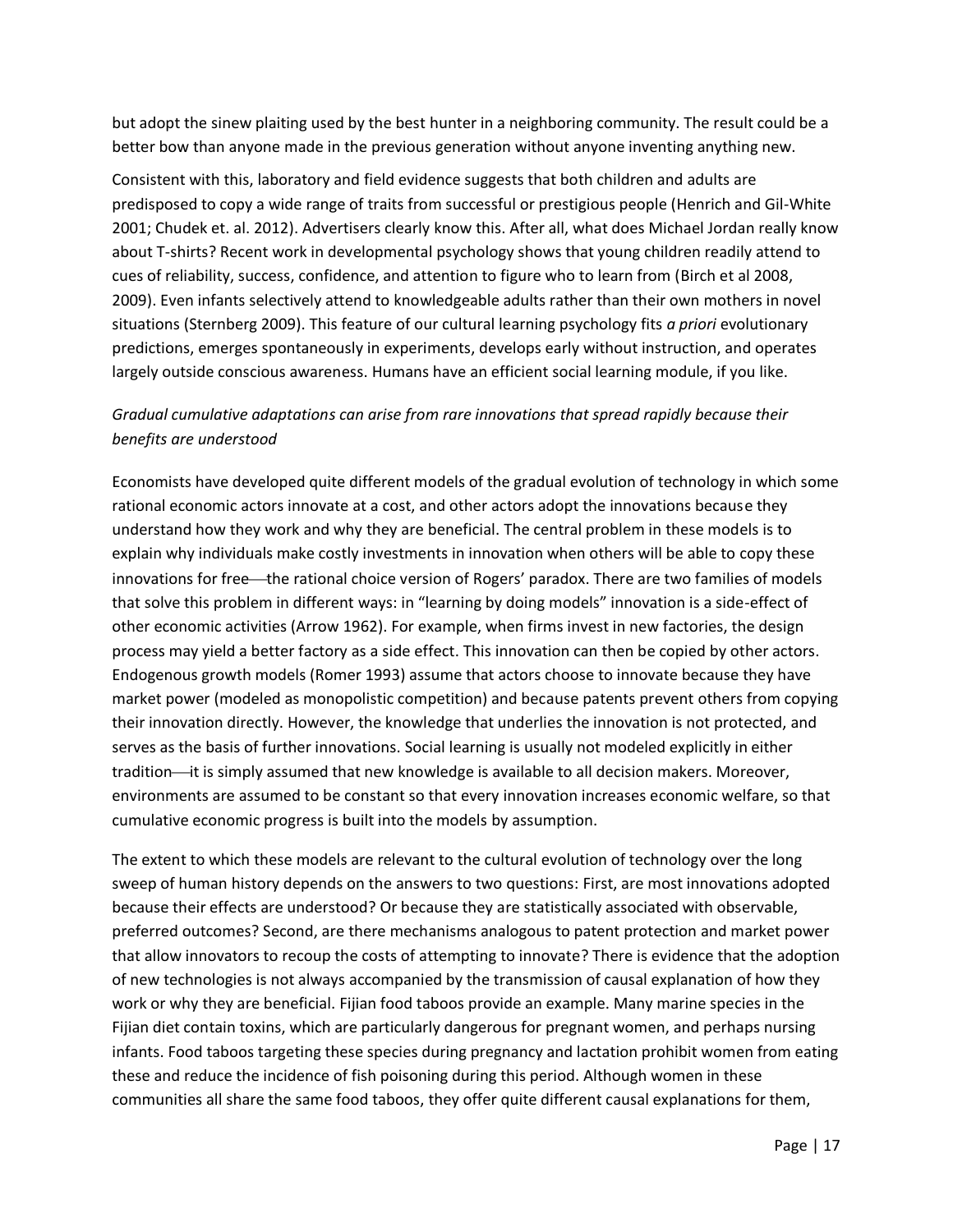and little information is exchanged among women save for the taboos themselves (Henrich and Henrich 2010). The taboos are learned, and are not related to pregnancy sickness aversions. The transmission pathways for these taboos suggest the adaptive pattern is sustained by selective learning from prestigious women. If this example is typical, rational actor models do not provide a complete account of the evolution of technology.

Obviously there were no patents or similar protections during most of human history, but there may be other ways to recoup the costs of innovation. First, iInnovations may diffuse slowly throughout a population. So genes that lead to innovation will have an adaptive advantage during the time period it takes for the innovation to spread widely. It is interesting that something like this seems to have happened in the evolution of blast furnaces in 19<sup>th</sup> century Pittsburgh (Allen 1990). Innovative firms were copied by other steel firms within the Pittsburgh region, but because the technology did not diffuse rapidly to other cities, Pittsburgh firms as a whole held an advantage, and the share flowing to innovators may have been sufficient to compensate them for their innovative efforts. Second, Henrich and Gil-White (2001) have argued that skillful or prestigious individuals often are compensated by would-be imitators for access. In such cases, the need for access to successfully imitate is analogous to a trade secret, and the payments analogous to licensing payments to patent holders (Henrich 2009 discusses this in detail and considers "Innovation-enhancing institutions").

#### *Rate of adaptive accumulation depends on population size and connectedness.*

Two models of cumulative cultural adaptation predict that, all other things being equal, large populations will have more diverse and more complex toolkits than small, isolated populations. First, cultural transmission is subject to a process analogous to genetic drift (Neiman 1995, Shennan 2001). This means that cultural variants are lost by chance when their practitioners are not imitated. For instance, the best bowyer may not be copied because he is a poor shot, unsociable, or dies unexpectedly. The rate of loss due to cultural drift will be higher in small populations than in larger ones, where the absolute number of experts is greater*.* Lost traits can be reintroduced by the flow of people or ideas from other populations, so the equilibrium amount of variation depends on the rate of contact between groups. Second, social learning is subject to errors, and since errors will usually degrade complex adaptive traits, most "pupils" will not attain the level of expertise of their "teachers." In this way, inaccurate learning creates a "treadmill" of cultural loss, against which learners must constantly work to maintain the current level of expertise. This process is counteracted by the ability of individuals to learn selectively from expert practitioners, so that cumulative cultural adaptation happens when rare pupils surpass their teachers (Henrich 2004, 2006; Aoki and Kobayashi 2012). Learners in larger populations have access to a larger pool of experts, making such improvements more likely and this means that the equilibrium levels of cultural complexity should increase as population size increases (Mesoudi 2011). As in the cultural drift models, contact between populations replenishes adaptive variants lost by chance, leading to higher levels of standing variation, and thus more adaptive traits. (Powell et al 2009).

Empirical data provide some support for these models. A number of small, isolated island populations have lost seemingly valuable technology. For instance, the Tasmanian toolkit gradually became simpler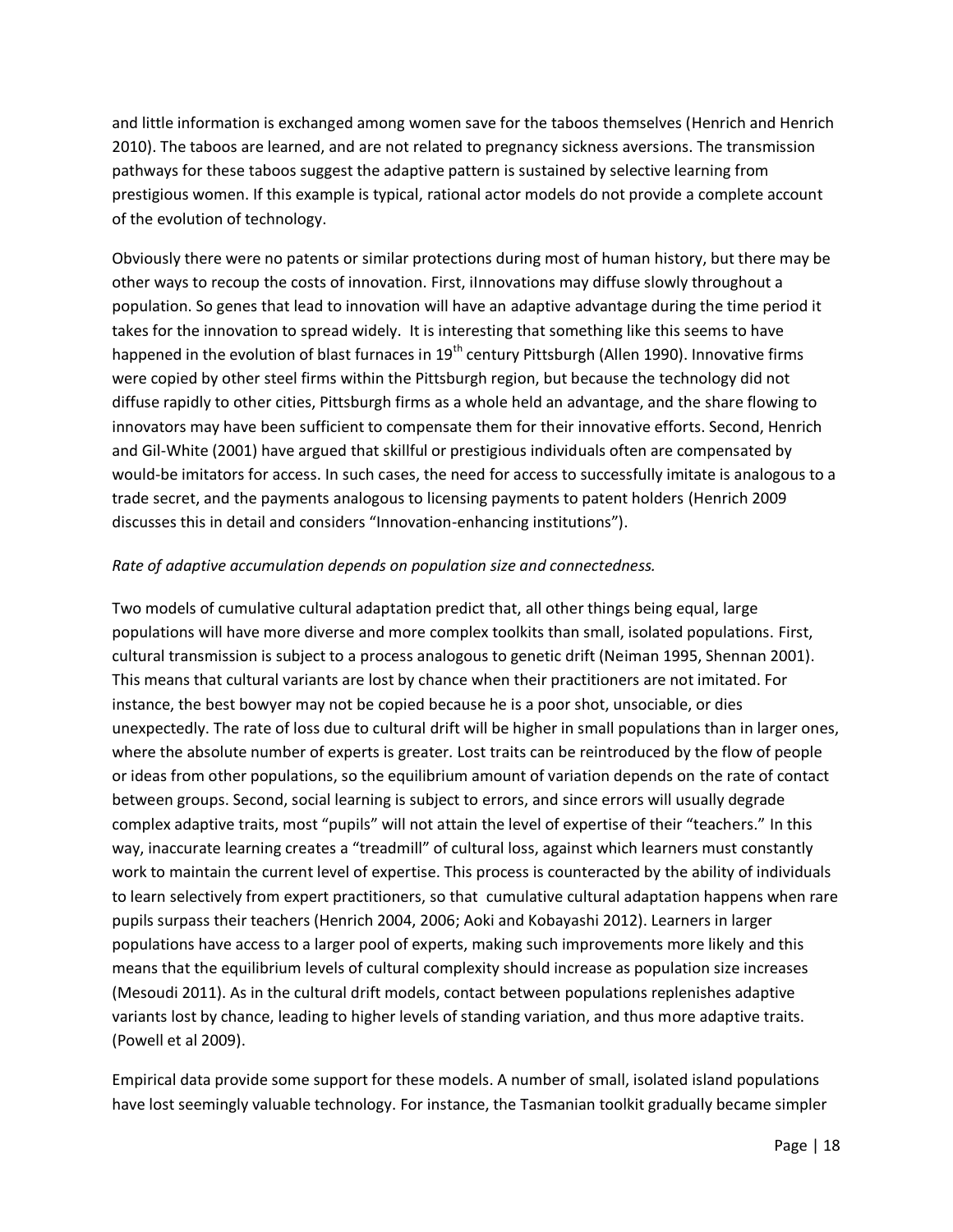after isolation from mainland Australia (Diamond 1978; Henrich 2004, 2006; but see Read 2006), and other Pacific groups have apparently abandoned useful technologies such as canoes, pottery, and the bow and arrow (Rivers 2006). Elsewhere in the world, the isolated Polar Inuit lost kayaks and the bow and arrow when all knowledgeable people died during a plague, only to have these skills reintroduced by long-distance migrants from Baffin Island (Mary-Rousselière 1996). There have been two systematic tests of this hypothesis: Collard et al (2005) found no relationship between population size and toolkit diversity or complexity; and neither did a reanalysis of those data (Read 2006). However, neither analysis included any measure of contact between populations, and the sample was drawn mostly from northern continental regions of the western hemisphere where intergroup contact was probably common (Balikci 1989, Jordan 2009) making it impossible to estimate population size. Kline and Boyd (2010) analysed data on marine foraging tools from ten societies in Oceania, and found a strong relationship of both number of tool types, and average tool complexity and population size (Figure 9) controlling for a number of other variables. It may have been easier to detect the effect of population size in this analysis because islands were bounded and isolated making population size estimates more reliable and because it focused on ecologically similar islands with a common cultural history. Higher rates of contact between groups also increase tool complexity, but the result was only marginally significant.

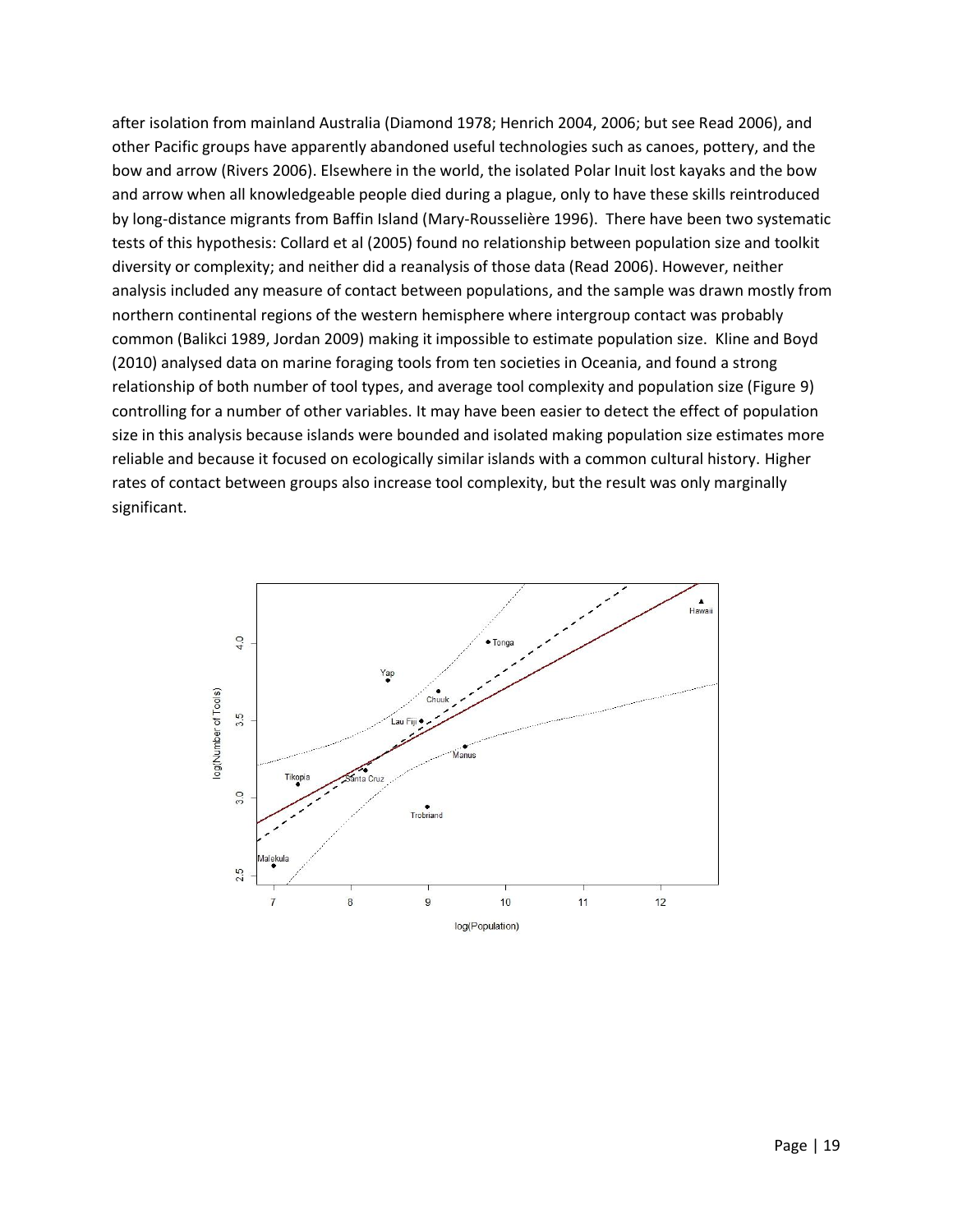Figure9. Number of tools as a function of population size. Larger populations have significantly more tool types than smaller populations. The trend line is based on a linear regression of the logarithm of the number of tools against the logarithm of population size (*ß* = 0.805, *p* = 0.005, *n* = 10). Four of five low-contact groups have fewer tools than expected, while four out of five high-contact groups exceed the expected number of tools. The dotted line gives interval estimates. The dashed line gives the best linear fit when a potential outlier, Hawaii, is removed. From Kline and Boyd 2010, p 2561).

## **Conclusion: What we don't know**

We think that the evidence we have reviewed makes a convincing case that in most times and places individuals don't invent tools; tools evolve gradually. People everywhere depend on complex tools, many of which are difficult to understand even with the benefit of modern physics, chemistry and engineering. Consistent with this picture, the history of technology makes it clear that most technological change is gradual, and models of cultural change suggest that gradual accumulation is to be expected when individual innovation is costly or difficult. This leaves two crucial questions unanswered. First, we know that there is heritability of cultural variation at the population level. Technologies and other forms of cultural variation persist in time, and in ways that are not related to differences in the external environment (Richerson and Boyd 2005). Without heritability there can be no cumulative cultural evolution. However, we do not know the causes of heritability at the population level. In genetic evolution heritability at the population level results from heritability at the individual level and restricted gene flow between populations. Genetic transmission is incredibly accurate, and selection is usually weak. This means that in the absence of high levels of gene flow, gene frequencies in populations change slowly. Most models of cultural transmission assume cultural variation is maintained in the same way. However, this need not be the case. Cultural transmission is an inferential process. Demonstrators' behavior gives evidence about what is going on in their brains, and learners make inferences based on this evidence. However, many inferences are consistent with the same evidence, and as a result cultural learning may be inherently noisy. To this must be added individual attempts to learn based on environmental cues. It could easily be that cultural transmission is not sufficiently accurate to generate much heritability at the population level. If so the observed heritability must be due to some kind of frequency dependent process like conformist transmission that preserves betweengroup variation (see Henrich and Boyd (2002) for a model of how conformist transmission creates group-level heritability), and as a result the process of cultural accumulation of adaptive technology might be quite different than that explored in existing models.

We also don't know the extent to which people have causal understandings of the technologies they depend on. Once again there are two extreme models. On one view, innovation is the rate limiting step, but when innovations do occur they are accompanied by causal understandings of how the innovation works, and why it is better than previously used alternatives. The innovation spreads rapidly because the causal understanding spreads with it. At the other extreme, behavior varies randomly and learners adopt behavior that is associated with prestige or other observable markers of success, and as a result better technologies spread due to a process of selective retention. A variety of intermediate hypotheses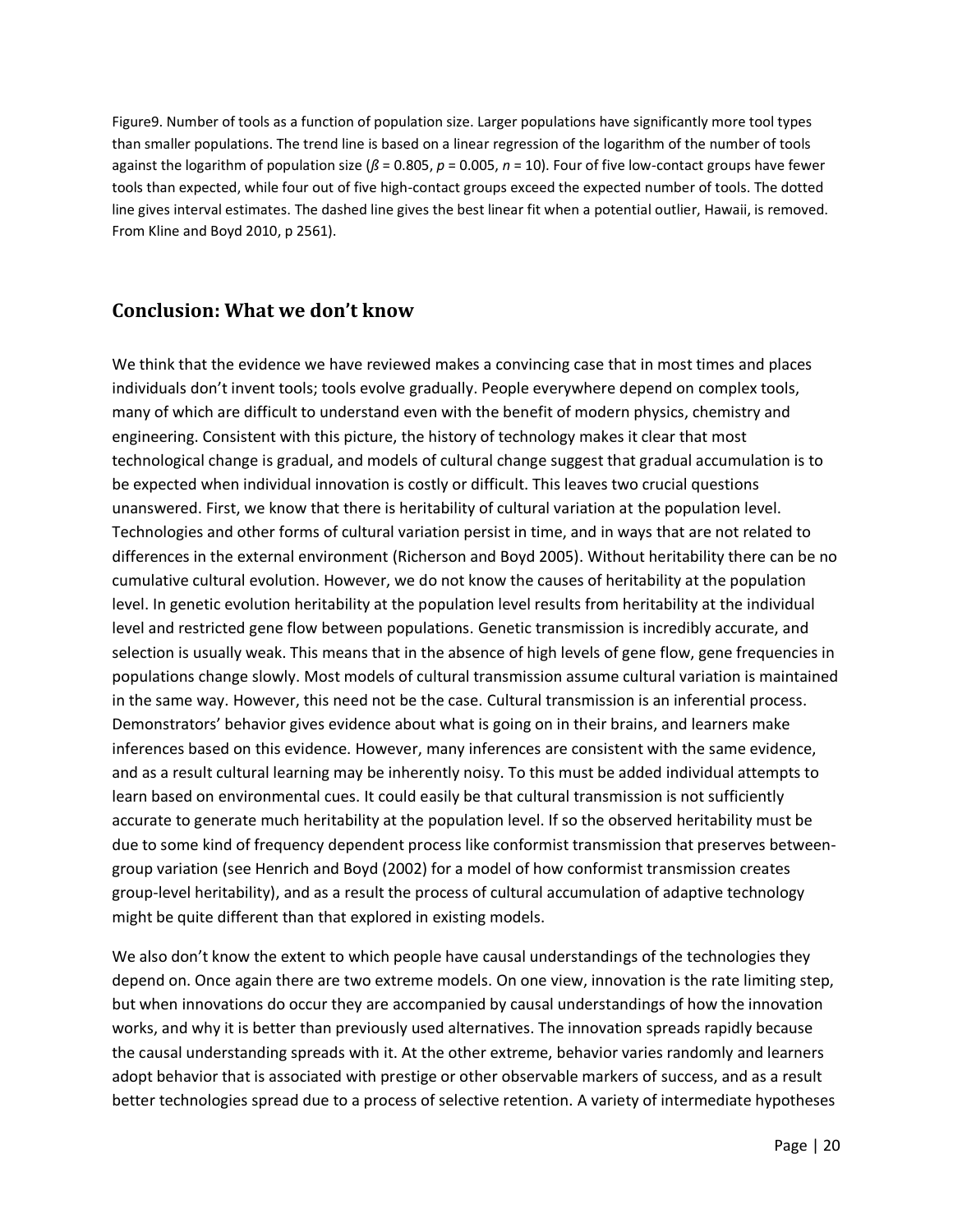are also possible. In may be, as in the models described above, learning is relatively rare and noisy and so acts like a high rate of mutation in adaptive directions. In this view, individuals have limited causal understanding that increases the rate of adaptive innovation, but after that most spread is due to the correlation of observable behavior with markers of success. There are a rich variety of possible hypotheses that should be explored both theoretically and empirically.

## **References**

- Allen RC (1983) Collective invention, *Journal of Economic Behavior and Organization*, 4, 1–24
- Aoki K ( 2010) Evolution of the social-learner-explorer strategy in an environmentally heterogeneous two-island model. *Evolution* 64, 2575–2586
- Aoki K, Kobayashi Y (2012.) Innovativeness, population size, and cumulative cultural evolution. *Theoretical Population Biology*, 8, 38-47.

Arrow K, (1962) The economic implications of learning by doing*, Review of Economic Studies*, 29, 155– 173

- Baker T (1992) Bow design and performance, *The Traditional Bowyer's Bible*, Vol. 1. S. Allely, T. Baker, P. Comstock, J. Hamm, R. Hardcastle, J. Massey, J. Strunk. Eds. The Lyons Press, Guilford CN.
- Balikci A (1989) *The Netsilik Eskimo*, Waveland, Press, Long Grove, IL.
- Barrett, C (n.d.) *The Evolution of World-Mind Fit*
- Barrett C, Cosmides L, Tooby J (2007) The hominid entry into the cognitive niche. *In: Evolution of Mind, Fundamental Questions and Controversies*, eds Gangestad S, Simpson J (Guilford Press, NY) pp  $241 - 248.$

Basalla G (1988) *The evolution of technology*, Cambridge University Press.

- Bethell T (1976) Darwin's mistake , *Harper's*, 252, 1509
- Birch SAJ, Vauthier SA, Bloom P (2008) Three- and four-year-olds spontaneously use others' past performance to guide their learning. *Cognition* 107, 1018–1034
- Birch SAJ, Akmal N, Frampton KL (2010) Two-year-olds are vigilant of others' non-verbal cues to credibility. *Developmental Science* 13, 363–369
- Borenstein E, Feldman MW, Aoki K (2008) Evolution of learning in fluctuating environments: when selection favors both social and exploratory individual learning. *Evolution* 62, 586–602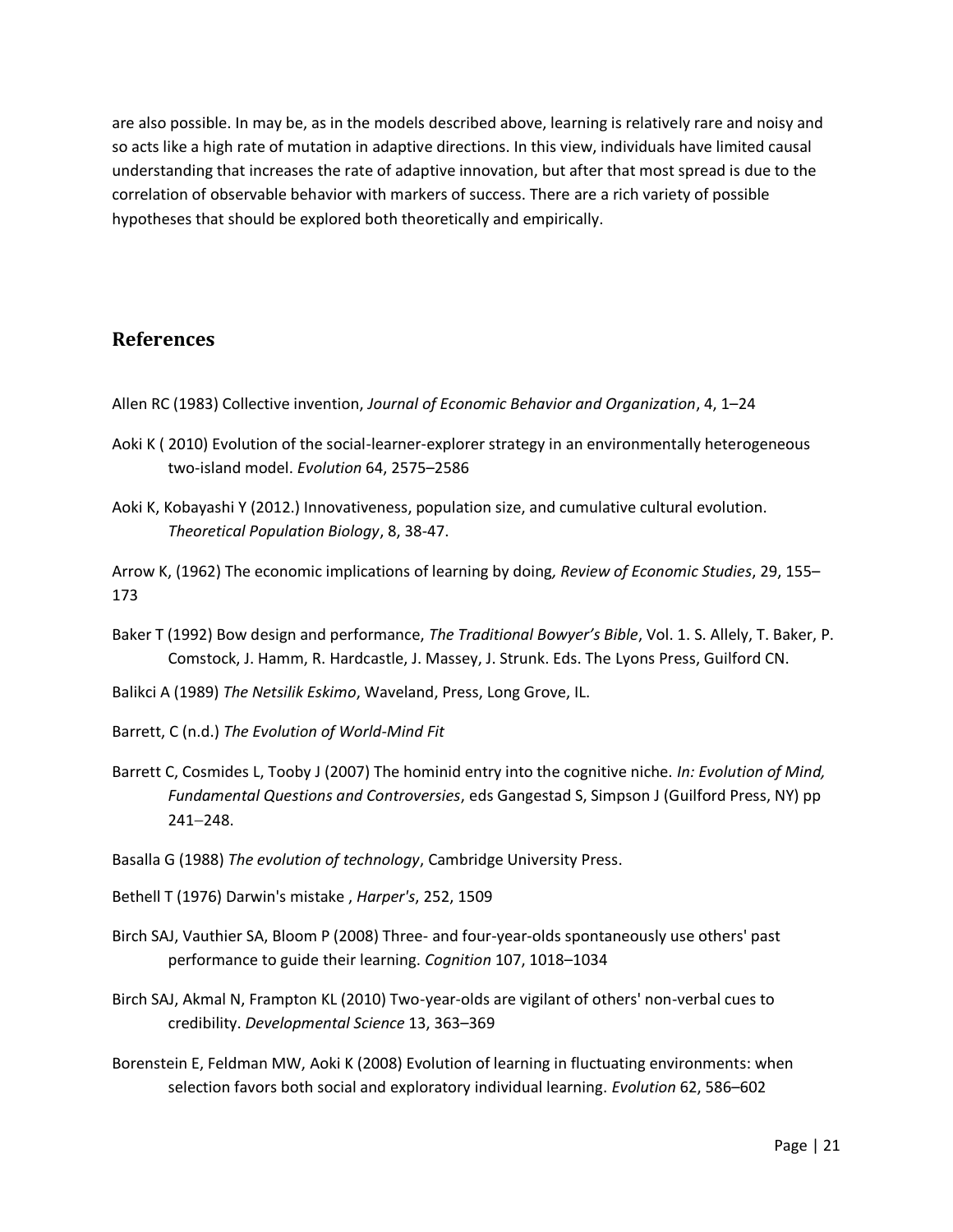Boyd R, Richerson P (1985) *Culture and the Evolutionary Process*, University of Chicago Press, Chicago IL

- Boyd R, Richerson PJ (1987) An evolutionary model of social learning: The effects of spatial and temporal variation, In: *Social Learning: psychological and biological perspectives*, TR Zentall and BG Galef Eds, Lawrence Erlbaum Assoc, Hillsdale NJ, pp 29–48.
- Boyd R, Richerson PJ (1995) Why does culture increase human adaptability? *Ethology and Sociobiology*. 16, 125–143
- Boyer, P (1998) Cognitive Tracks of cultural inheritance: How evolved intuitive ontology governs cultural transmission, *American Anthropologist* 100, 876–889
- Carey, S (2009) *The Origin of Concepts*, Oxford University Press, NY
- Collard M, Kemery M, Banks S (2005) Causes of Toolkit Variation Among Hunter-Gatherers: A Test of Four Competing Hypotheses. *Journal of Canadian Archaeology* 29, 1–19

Collias, E and Collias N (1964) The development of nest-building behavior in a weaverbird, The *Auk*, 81, 42–52.

- Damas D, (1984) In *Handbook of North American Indians: Vol. 5. Arctic*. Ed D Damas (Smithsonian Institution, Washington) pp 391–396
- Dyson G (1991) *Form and Function of the Baidarka: The framework of design*. The Baidarka Historical Society, Bellingham WA
- Enquist M, Eriksson K, Ghirlanda S (2007) Critical social learning: a solution to Rogers' paradox of nonadaptive culture, *American Anthropologist* 109, 727–734
- Enquist M, Ghilanda S, Jarrick A, Wachtmeister C-A (2008) Why does culture increase exponentially? *Theoretical Population Biology*, 74, 46–55

Fisher RA (1930) *The Genetical Theory of Natural Selection*, Oxford Univ. Press, Oxford.

Franz M, Nunn C (2009) Rapid evolution of social learning, *Journal of Evolutionary Biology* 22, 1914– 1922

- German T, Barrett C (2005) Functional fixedness in a technologically sparse culture*, Psychological Science*, 16, 1–5
- Gilligan, I (2010) The Prehistoric development of clothing: Archaeological implications of a thermal model, Journal of Archeological Method and Theory 17, 15-80
- Gingrich, PD (1983) Rates of evolution: Effects of time and temporal scaling, *Science,* 222, 159–161
- Grant, Peter , and Rosemary Grant (1986) *Ecology and Evolution of Darwin's Finches*. Princeton, NJ: Princeton University Press.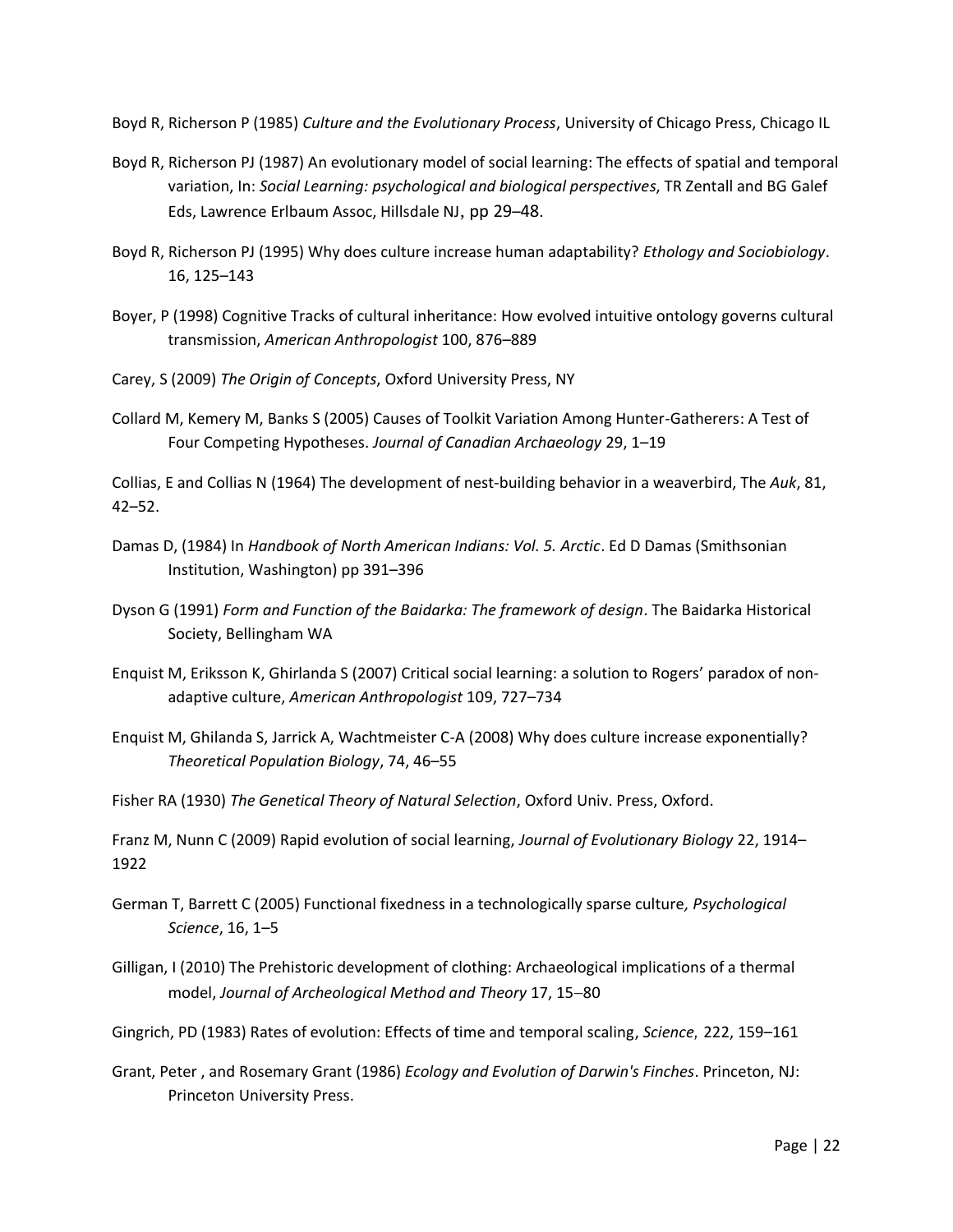- Gopnik A, Schulz L (2004) Mechanisms of theory formation young children. *Trends in Cognitive Science*. 8, 371–377
- Griffiths TL, Reali F (2011) Modelling minds as well as populations, *Proceedings of the Royal Society (B)*  Published Online 23 March.
- Hansell M (2005) *Animal Architecture*, Oxford University Press NY
- <span id="page-22-0"></span>Henrich J (2004) Demography and Cultural Evolution: Why adaptive cultural processes produced maladaptive losses in Tasmania, *American Antiquity*, 69, 197–214
- Henrich J (2006) Understanding cultural evolutionary models: A reply to Read's critique, *American Antiquity,* 71: 771–782
- Henrich J (2008) A cultural species. In: *Explaining Culture Scientifically*, ed. M. Brown, University of Washington Press, pp 184–210
- <span id="page-22-1"></span>Henrich J (2009) The Evolution of Innovation-Enhancing Institutions. In: *Innovation in Cultural Systems: Contributions in Evolution Anthropology*, S. J. Shennan & M. J. O'Brien eds, MIT Press, Cambridge, pp 99–120
- Henrich J, Gil-White F (2001) The evolution of prestige: Freely conferred deference as a mechanism for enhancing the benefits of cultural transmission, *Evolution and Human Behavior*, 22, 165–196
- Henrich J, Henrich N, (2010) The evolution of cultural adaptations: Fijian food taboos protect against dangerous marine toxins, *Proceedings of the Royal Society: Biological Sciences*, 277, 3715–3724
- Ingram CJ, Mulcare CA, Itan Y**,** Thomas MG, Swallow DM (2009) Lactose digestion and the evolutionary genetics of lactase persistence, *Human Genetics,* 124, 579–591
- Issenman BK (1997) *The Sinews of Survival*. UBC Press, Vancouver.
- Jordan P (2009) Linking pattern to process in cultural evolution: explaining material culture diversity among the Northern Khanty of Northwest Siberia, in *Pattern and Process in Cultural Evolution.* S. Shennan, Ed. Univ. of California Press, Berkeley, pp 61–84
- Kauffman, HJ (2007) *American Axes*, Masthof Press, Morgantown PA
- Kline M, Boyd R (2010) Population size predicts technological complexity in Oceania, *Proceedings of the Royal Society (B)*, 277, 2559–2564
- Lehmann L, Feldman MW, Kaeuffer R (2010) Cumulative cultural dynamics and the coevolution of cultural innovation and transmission: an ESS model for panmictic and structured populations. *Journal of Evolutionary Biol*ogy, 23, 2356–2369
- Malaurie J (1985) *The Last Kings of Thule: with the polar Eskimos, as they face destiny*. University of Chicago Press, Chicago
- Mason OT, (2007) *North American Bows and Quivers*, Skyhorse Publishing, NY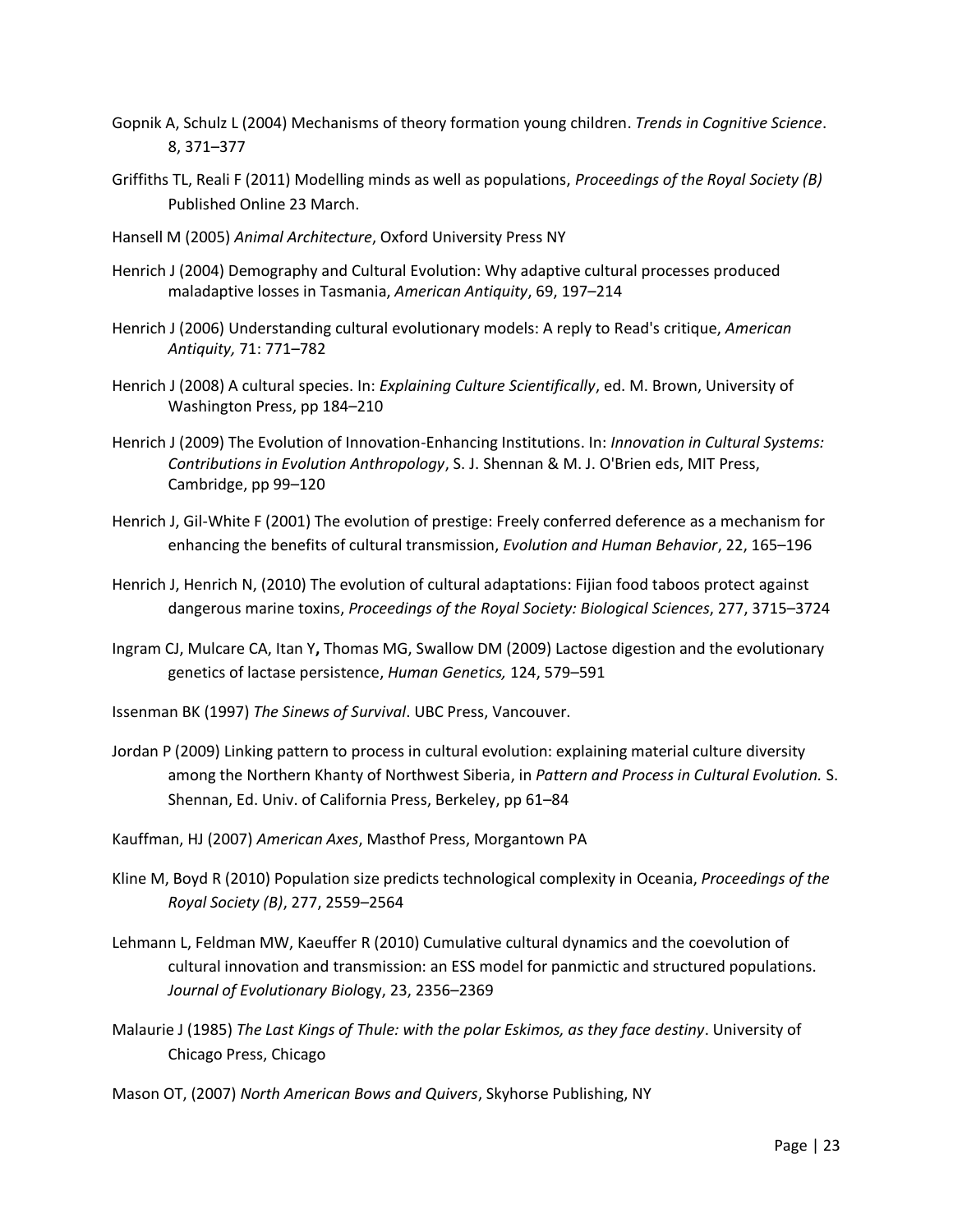- Mary-Rousselière G (1996) *Qitdlarssuaq, The Story of a Polar Migration*. Wuerz Publishing Ltd. Winnepeg
- Meeks N, Cartwright CR. (2005) Caribou and seal hair: Examination by scanning electron microscope. In: *Arctic Clothing*, J. C. King, Birgit Pauksztat, Robert Storrie eds., McGill-Queens University Press, Montreal, pp 42–45
- Mesoudi A (2011) Variable Cultural Acquisition Costs Constrain Cumulative Cultural Evolution. *PloS One* 6, 1–10.
- Mott LV (1997) *The Development of the Rudder, A technological tale,* Texas A&M University Press, College Station, TX.
- Neiman FD (1995) Stylistic variation in evolutionary perspective: Inferences from decorative diversity and interassemblage distance in Illinois Woodland ceramic assemblages, *American Antiquity* 60, 7–36
- Nelson R, (1969) *Hunters of the Northern Ice*. University of Chicago Press, Chicago
- Otak, LA (2005) Iniqsimajug: Caribou-skin preparation in Igloolik, Nunavut. In: *Arctic Clothing*, JC King, Birgit Pauksztat, Robert Storrie eds., McGill-Queens University Press, Montreal.
- Pinker S (2010) The cognitive niche: Coevolution of intelligence, sociality, and language. *Proc Nat Acad Sciences (USA)* 107, 8993-8999
- Perfors AF, Tenenbaum JB (2009) Learning to learn categories. *Proceedings of the 42nd Annual Conference of the Cognitive Science Society*, pp136–141
- Perreault, C (n.d.) The Pace of Cultural Evolution
- Perreault C, Moya C, Boyd R (2012) A Bayesian approach to the evolution of social learning, *Evolution and Human Behavior*, corrected proofs posted online April 2012.
- <span id="page-23-0"></span>Petroski, H. (1985) *To engineer is human : the role of failure in successful design*, St. Martin's Press.
- <span id="page-23-1"></span>Petroski, H. (1993) *The evolution of useful things*, Knopf, NY.
- <span id="page-23-2"></span>Petroski, H. (2006) *Success through failure : the paradox of design*, Princeton University Press, Princeton NJ
- Powell A, Shennan S, Thomas MG (2009) Late Pleistocene demography and the appearance of modern human behavior, *Science,* 324, 1298–1301
- Read D (2006) Tasmanian knowledge and skill: Maladaptive imitation or adequate technology? *American Antiquity*, 71, 164–184